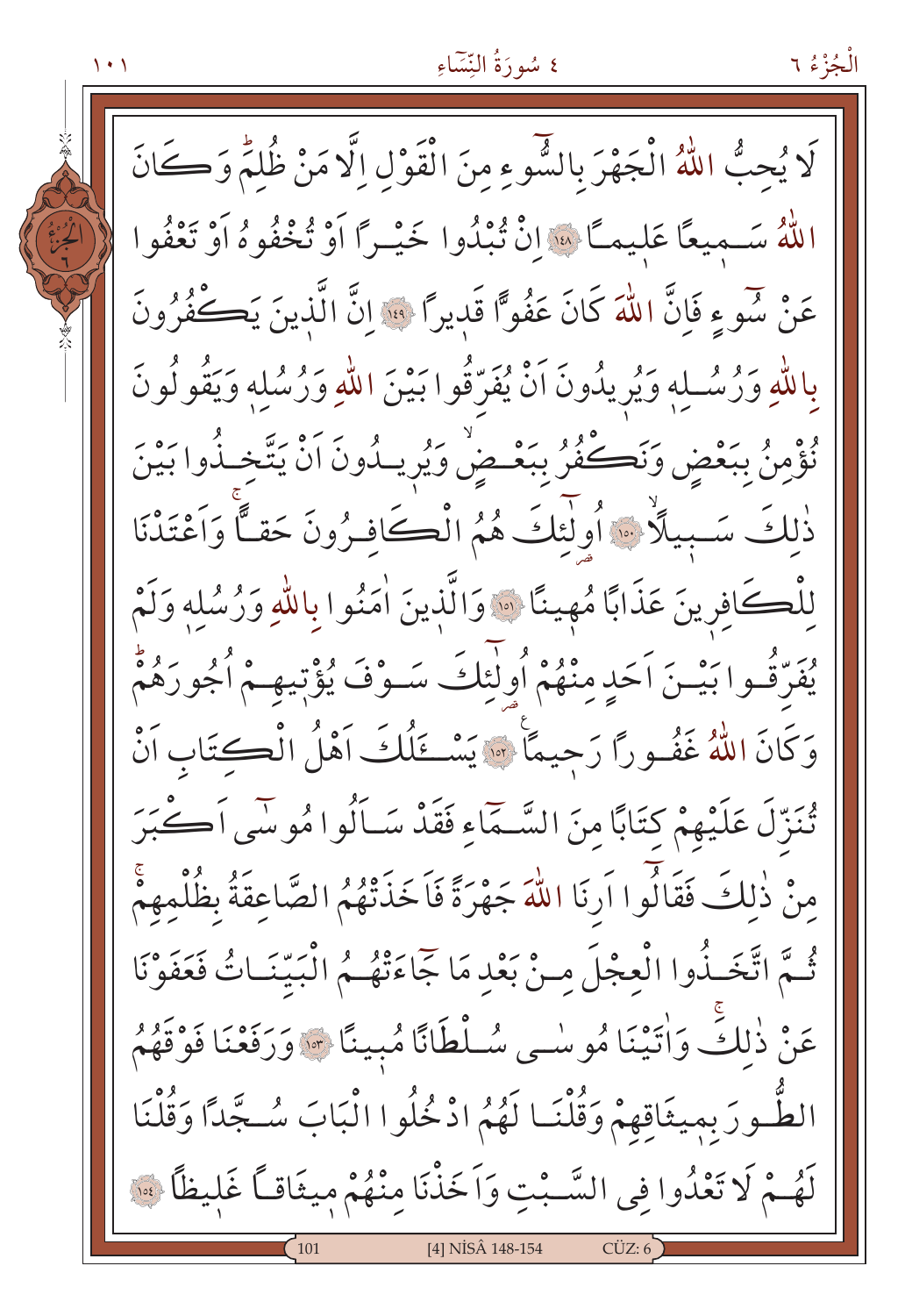فَبِمَا نَقْضِهِمْ مِيثَاقَهُمْ وَكُفْرِهِمْ بِاٰيَاتِ اللَّهِ وَقَتْلِهِمْ الْأُنْبِيَاءَ بِغَيْرِ حَقٍّ وَقَوْلِهِمْ قُلُوبُنَا غُلْفٌ بَلْ طَبَعَ اللَّهُ عَلَيْهَا بِكُفْرِهِمْ فَلَا يُؤْمِنُونَ اِلَّا قَلِيلًا ۚ وَبِكُفْرِهِمْ وَقَوْلِهِمْ عَلَى مَرْيَمَ بُهْتَانًا عَظيمَاً ۞ وَقَوْلِهِمْ إِنَّا قَتَلْنَا الْمَسـيحَ عِيسَى ابْنَ مَرْيَمَ رَسُولَ اللَّهِ وَمَا قَتَلُوهُ وَمَا صَلَبُوهُ وَلْكِنْ شُبِّهَ لَهُمّْ وَإِنَّ الَّذِينَ ا خْتَلَفُوا فِيهِ لَفِي شَكٍّ مِنْهُ مَا لَهُمْ بِهِ مِنْ عِلْمِ الَّا اتِّبَا عَ الظَّنِّ وَمَا قَتَلُوهُ يَقِينَاْ ۞ بَلْ رَفَعَهُ اللَّهُ إِلَيْهِ وَكَانَ اللَّهُ عَزِيزاً حَكِيمًا ۞ وَانْ مِنْ اَهْلِ الْكِتَابِ اِلَّا لَيُؤْمِنَنَّ بِهِ قَبْلَ مَوْتِهِ وَيَوْمَ الْقِيْمَةِ يَكُونُ عَلَيْهِـمْ شَـهِيداً • فَبِظُلْـم مِنَ الَّذِيـنَ هَادُوا حَرَّمْنَـا عَلَيْهِمْ طَيِّبَـاتٍ اُحِلَّتْ لَهُمْ وَبِصَدِّهِمْ عَنْ سَـبِيلِ اللَّهِ كَثِيـراً ۚ ٣٠ وَاَخْذِهِمُ الرَّبٰوا وَقَدْنُهُوا عَنْهُ وَاَكْلِهِمْ اَمْوَالَ النَّاسِ بِالْبَاطِلِّ وَاَعْتَدْنَا لِلْكَافِرِينَ مِنْهُمْ عَذَابًا اَلِيمًا ۞ لٰكِنِ الرَّاسِكُونَ فِي الْعِلْمِ مِنْهُمْ وَالْمُؤْمِنُونَ يُؤْمِنُونَ بِمَا أُنْزِلَ اِلَيْكَ وَمَا أُنْزِلَ مِنْ قَبْلِكَ وَالْمُقِيمِينَ الصَّلٰوةَ وَالْمُؤْتُونَ الزَّكْرِةَ وَالْمُؤْمِنُونَ بِاللَّهِ وَالْيَــوْمِ الْاخِــرُّ أُولِّئِــكَ سَــنُوْتِيهِمْ اَجْرًا عَظِيمـاً \*\* [4] NİSÂ 155-162 رِ<br>انَّا اَوْ حَيْنَا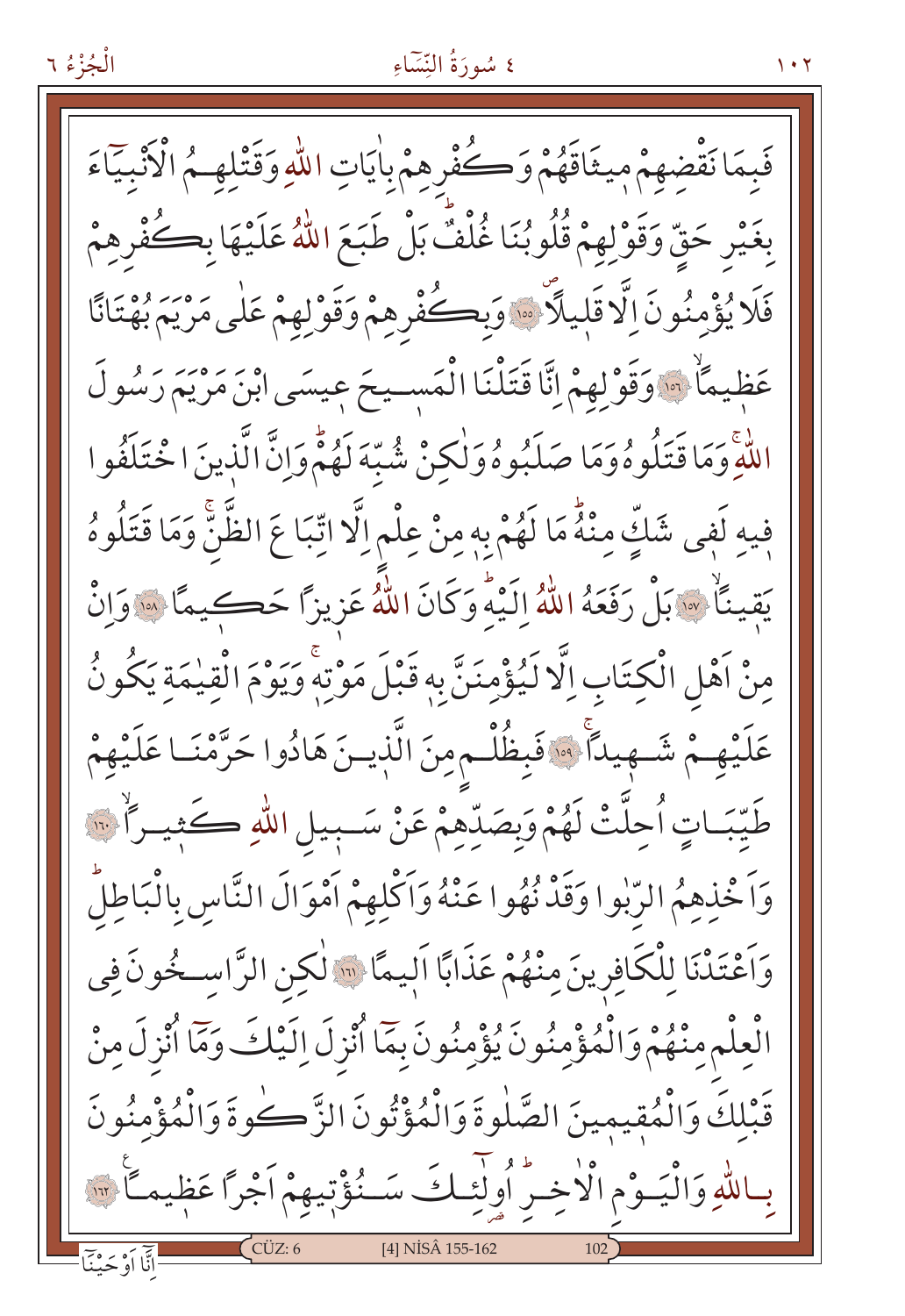$\mathbf{y} \cdot \mathbf{y}$ 

الْجُزْءُ ٦

اِنَّا اَوْحَيْنَا إِلَيْكَ كَمَّا اَوْحَيْنَا إِلَٰى نُوحٍ وَالنَّبِيِّنَ مِنْ بَعْـدهْ وَاَوْحَيْنَـا إِلَى إِبْرٰهِيمَ وَاِسْـمْعِيلَ وَاِسْـحْقَ وَيَعْقُوبَ وَالْأَسْـبَاطِ وَعِيسْـي وَاَيُّـوبَ وَيُونُـسَ وَهْـرُونَ وَسُـلَيْمٰنَّ وَاٰتَيْنَـا دَاوُدَ زَبُـوراً ۚ " وَرُسُـلَّا قَـدْ قَصَصْنَاهُـمْ عَلَيْـكَ مِنْ قَبْلُ وَرُسُلًا لَمْ نَقْصُصْهُمْ عَلَيْكً وَكَلَّمَ اللَّهُ مُوسٰى تَكْلِيمَا ۚ ۚ ۚ أَنَّا رُسُلًا مُبَشِّرِينَ وَمُنْذِرِينَ لِئَلَّا يَكُونَ لِلنَّاسِ عَلَى اللهِ حُجَّةٌ بَعْدَ الرُّسُـلُ وَكَانَ اللَّهُ عَزِيزاً حَكِيمًا ۞ لْكِنِ اللَّهُ يَشْهَدُ بِمَّا أَنْزَلَ اِلَيْكَ أَنْزَلَهُ بِعِلْمِهِ وَالْمَلْئِكَةُ يَشْهَدُونَّ وَكَفْى بِاللّهِ شَهِيداً إِنَّا الَّذِينَ كَفَرُوا وَصَدُّوا عَـنْ سَـبِيلِ اللهِ قَـدْ ضَلَّـوا ضَـلَالًا بَعيـداً ﴿ وَلَا إِنَّ الَّذِيـنَ كَفَرُوا وَظَلَمُوا لَمْ يَكُنِ اللَّهُ لِيَغْفِرَ لَهُـمْ وَلَا لِيَهْدِيَهُمْ طَريقاً لِلَّا اِلَّا طَرِيقَ جَهَنَّمَ خَالِدِينَ فِيهَا آبَداً وَكَانَ ذٰلِكَ عَلَى اللّهِ يَسِيرًا ۚ قَ ٱ أَيُّهَا النَّاسُ قَدْ جَمَاءَكُمُ الرَّسُولُ بِالْحَقِّ مِنْ رَبِّكُمْ فَاٰمِنُوا خَيْـرًا لَكُـمّْ وَاِنْ تَكْفُرُوا فَاِنَّ لِلّٰهِ مَا فِي السَّـمٰوَاتِ وَالْأَرْضُ وَكَانَ اللهُ عَلِيمًا حَكِيمًا ۞ [4] NİSÂ 163-170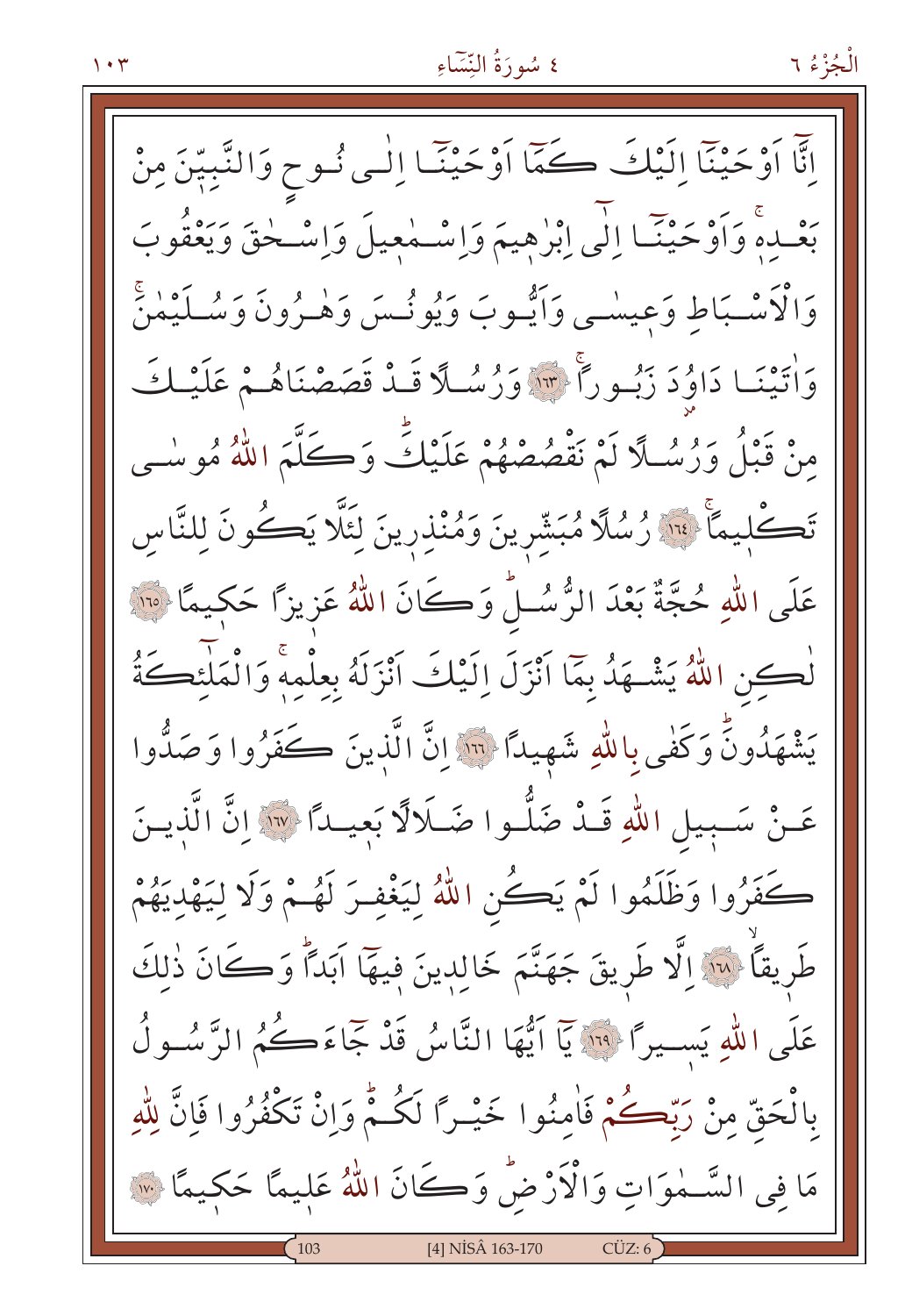#### الْجُزْءُ ٦

# ٤ سُورَةُ النِّسَاءِ

يّاً اَهْلَ الْكتَابِ لَا تَغْلُوا فِي دينڪُمْ وَلَا تَقُولُـوا عَلَى اللهِ اِلَّا الْحَـقِّ اِنَّمَـا الْمَسـيحُ عِيسَـى ابْـنُ مَرْيَمَ رَسُـولُ اللَّهِ وَكَلَّمَتُهُ ٱلْقٰيَهَا اِلْمِي مَرْيَـمَ وَرُوحٌ مِنْـهُ فَاٰمِنُوا بِاللَّهِ وَرُسُلُّهِ وَلَا تَقُولُوا ثَلْثَةٌ إِنْتَهُوا خَيْرًا لَكُمُّ إِنَّمَا اللَّهُ إِلٰهٌ وَاحِدٌّ سُـبْحَانَهُ اَنْ يَكُونَ لَهُ وَلَدٌٰ لَـهُ مَا في السَّـمٰوَاتِ وَمَا فِي الْأَرْضُ وَكَفٰى بِاللَّهِ وَكِيلًا ۞ لَنْ يَسْتَنْكِفَ الْمَسِيحُ اَنْ يَكُونَ عَبْدًا لِلّهِ وَلَا الْمَلْنَكَـةُ الْمُقَرَّبُونَّ يَرَهُ يَسْتَنْكِفْ عَنْ عِبَادَتِهِ وَيَسْتَكْبِرْ فَسَيَحْشُرُهُمْ اِلَيْه جَميعـًا ۞ فَاَمَّا الَّذِينَ اٰمَنُوا وَعَمِلُوا الصَّالِحَاتِ فَيُوَفِّيهِمْ أُجُورَهُـمْ وَيَزِيدُهُـمْ مِنْ فَضْلِهِۚ وَاَمَّا الَّذِينَ اسْـتَنْڪَفُوا وَاسْتَكْبَرُوا فَيُعَذِّبُهُمْ عَذَابِكَا اَلِيمَاْ وَلَا يَجِدُونَ لَهُمْ مِنْ دُونِ اللَّهِ وَلِيًّا وَلَا نَصِيرًا ٣٠٠ يَا اَيُّهَـا النَّاسُ قَدْ جَاءَكُمْ بُرْهَـانٌ مِـنْ رَبّْكُـمْ وَأَنْزَلْنَّـا إِلَيْكُـمْ نُـورًا مُبِينًا ۞ فَاَمَّــا الَّذيــنَ اٰمَنُوا بِـاللَّهِ وَاعْتَصَمُوا بِـهٖ فَسَــيُدْخِلُهُمْ فِي رَحْمَـةٍ مِنْـهُ وَفَضْـلْ وَيَهْدِيهِمْ اِلَيْـهِ صِرَاطًا مُسْـتَقِيمًا ۞ [4] NİSÂ 171-175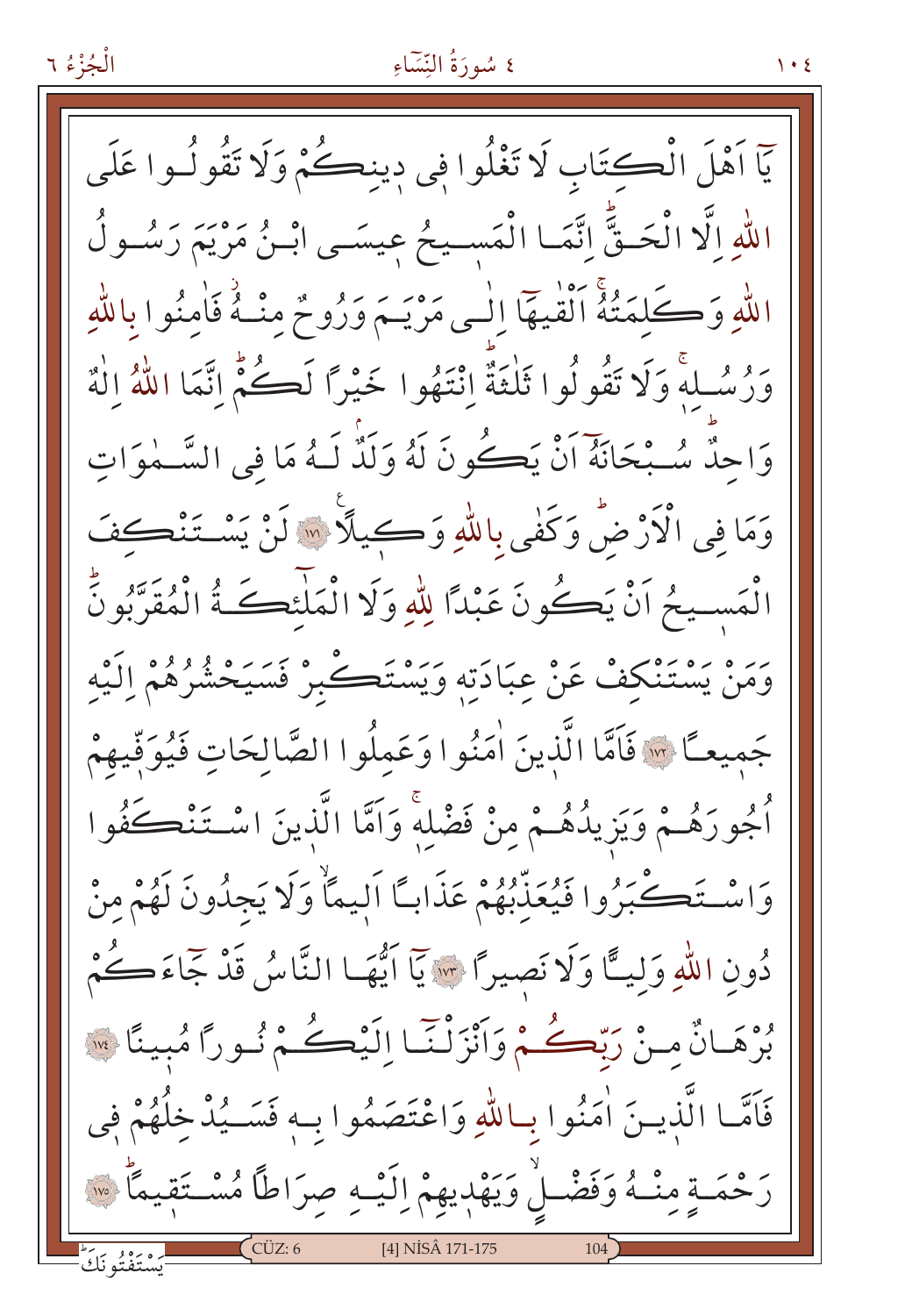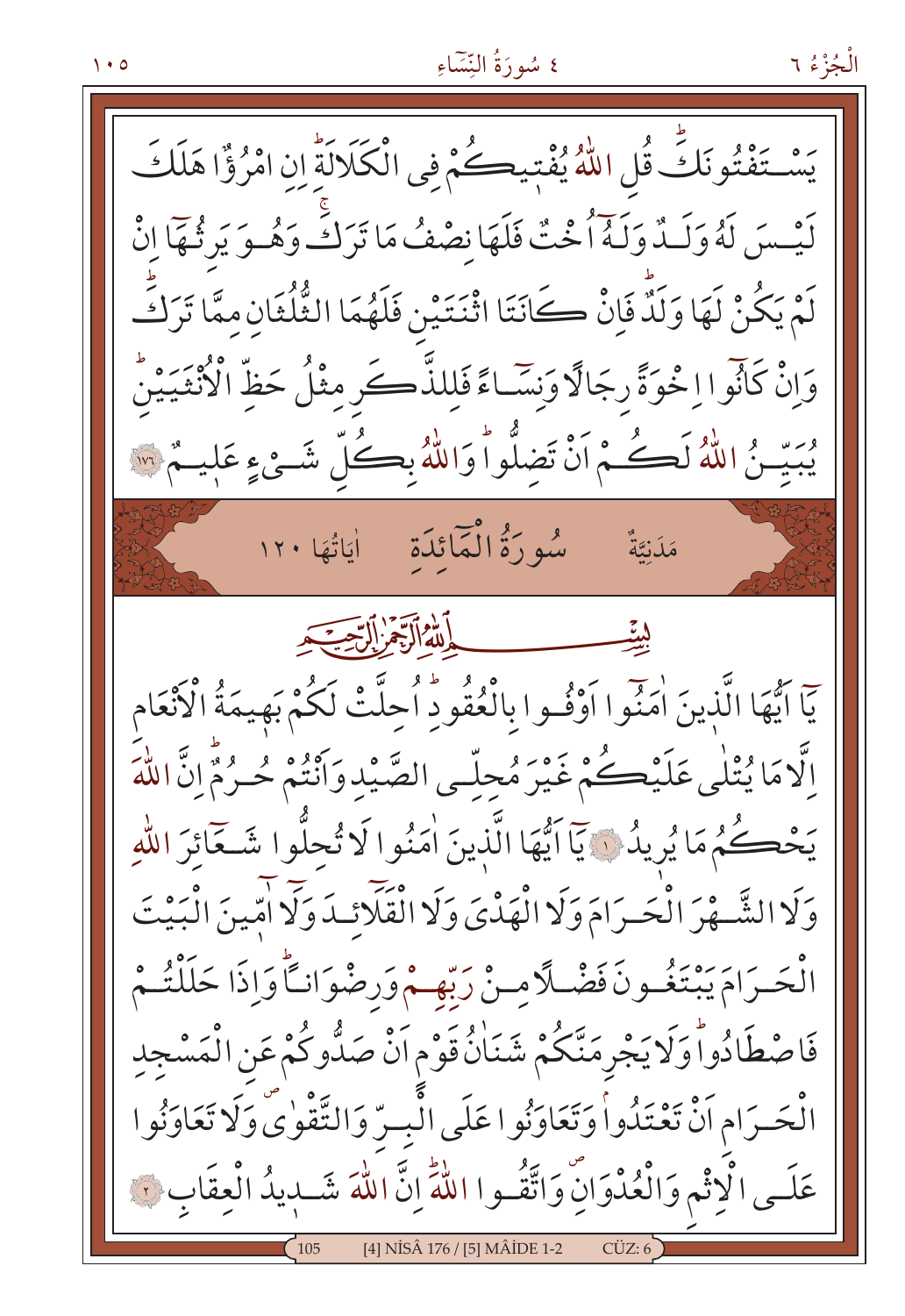الْجُزْءُ ٦

حُرِّمَتْ عَلَيْكُمُ الْمَيْتَةُ وَالدَّمُ وَلَحْمُ الْخِنْزِيرِ وَمَاۤ اُهِلَّ لِغَيْرِ اللّٰهِ بِهِ وَالْمُنْخَنِقَةُ وَالْمَوْقُو ذَةً وَالْمُتَرَدِّيَةُ وَالنَّطِيحَةُ وَمَا اَكَلَ السَّبُعُ اِلَّامَا ذَكَّيْتُمْ وَمَا ذُبِحَ عَلَى النُّصُبِ وَأَنْ تَسْتَقْسِمُوا بِالْأَزْلَامُ ذٰلكُمْ فسْتِيٌّ اَلْيَوْمَ يَئِسَ الَّذِينَ كَفَرُوا مِنْ دِينِكُمْ فَلَا تَخْشَــوْهُمْ وَاخْشَـوْنَٰ اَلْيَوْمَ اَكْمَلْتُ لَكُمْ دِينَكُمْ وَاَتَّمَمْتُ عَلَيْكُمْ نَعْمَتِي وَرَضيتُ لَكُمُ الْإِسْلَامَ دِينًا فَمَنِ اضْطُرَّ فِي مَخْمَصَةِ غَيْرَ مُتَجَانِفٍ لِأَثْمٌ فَإِنَّ اللَّهَ غَفُورٌ رَحِيمٌ \* يَسْكَلُونَكَ مَـاذّاً أُحِلَّ لَهُمُّ قُلْ اُحلَّ لَكُمُ الطَّيّبَاثُ وَمَا عَلَّمْتُمْ مِنَ الْجَوَارِحِ مُكَلِّبِينَ تُعَلَّمُونَهُنَّ ممَّا عَلَّمَكُمُ اللَّهُ فَكُلُوا ممَّا اَهْسَكْنَ عَلَيْكُمْ وَاذْكُرُوا اسْـمَ اللّهِ عَلَيْهِ وَاتَّقُـوا اللّهِ إِنَّ اللّهَ سَـرِيعُ الْجِسَـابِ ﴾ اَلْيَوْمَ اُجِلَّ لَكُمُ الطَّيِّبَاتُّ وَطَعَامُ الَّذِينَ اُوتُوا الْكِتَـابَ حِلٌّ لَكُمْ وَطَعَامُكُمْ حلٌّ لَهُمْ وَالْمُحْصَنَاتُ منَ الْمُؤْمِنَاتِ وَالْمُحْصَنَاتُ مِنَ الَّذِينَ أُوتُوا الْكِتَابَ مِنْ قَبْلِكُمْ إِذَّا اٰتَيْتُمُوهُنَّ اُجُورَهُنَّ مُحْصِنِيسَ غَيْرَ مُسَافِحِينَ وَلَا مُتَّخِذَى اَخْدَانَٰ وَمَنْ يَكُفُرْ بِالْإِيمَـانِ فَقَـدْ حَبِطَ عَمَلُهُ وَهُـوَ فِي الْأَخِرَةِ مِنَ الْخَاسِـرِينَ فَ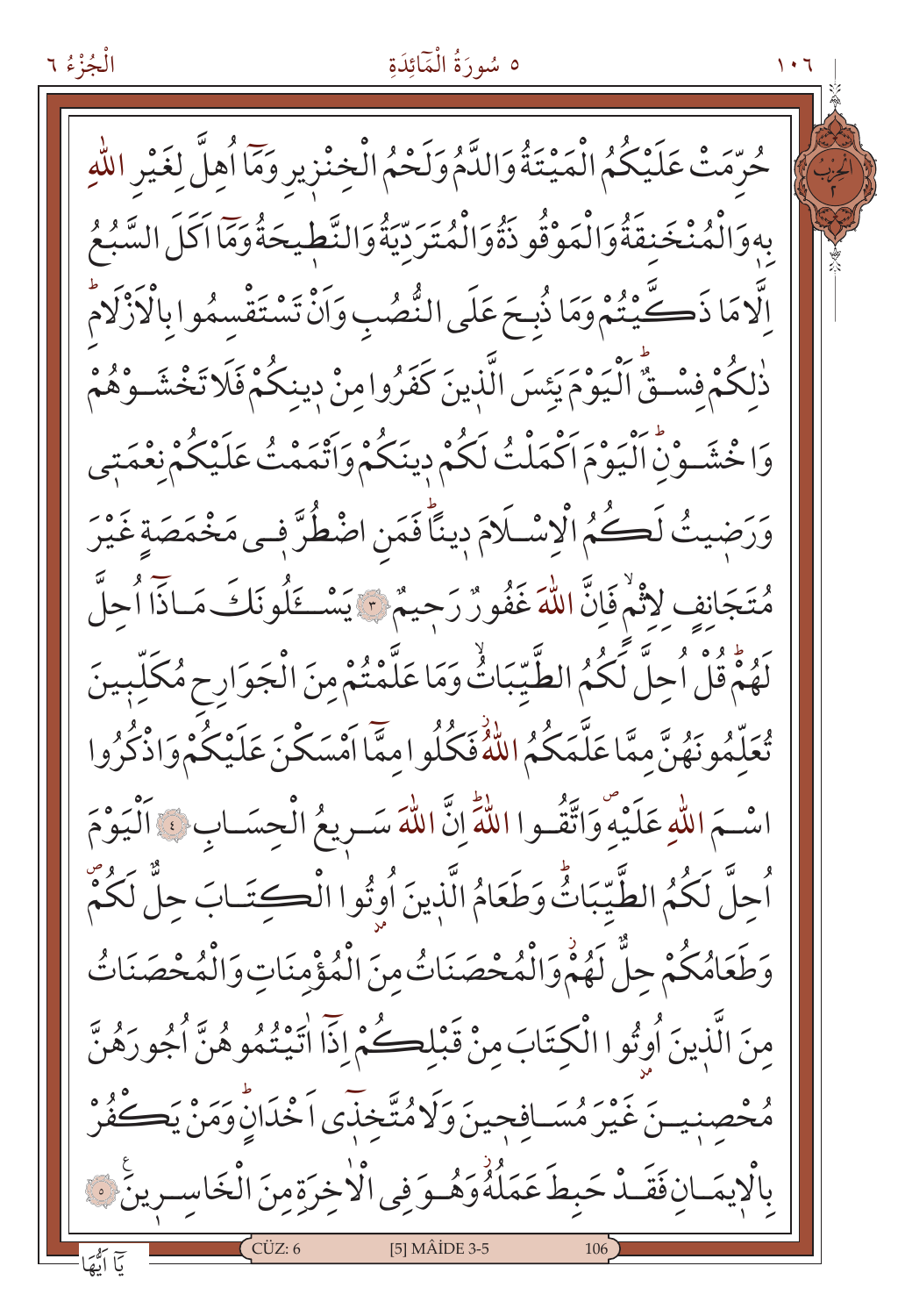$\sqrt{4}$ 

الْجُزْءُ ٦

يِّما أَيُّهَا الَّذِينَ اٰمَنُوا إِذَا قُمْتُـمْ إِلَى الصَّلٰوة فَاغْسِـلُوا وُجُوهَكُمْ وَاَيْدِيَكُمْ إِلَى الْمَرَافِقِ وَامْسَحُوا بِرُؤُسِكُمْ وَاَرْجُلَكُمْ إِلَى الْكَعْبَيْنُ وَإِنْ كُنْتُمْ جُنُبًا فَاطَّهَّرُواْ وَإِنْ كُنْتُمْ مَرْضَى أَوْ عَلَى سَـفَرٍ أَوْ جَمَاءَ أَحَدٌ مِنْكُمْ مِنَ الْغَائِطِ أَوْ لْمَسْتُمُ النِّسَّاءَ فَلَـمْ تَجِدُّوا مَّاءً فَتَيَمَّمُوا صَعِيدًا طَيِّبًا فَامْسَـحُوا بِوُجُوهِـحُـمْ وَأَيْدِيكُـمْ مِنْهُ مَا يُرِيدُ اللَّهُ لِيَجْعَلَ عَلَيْكُمْ مِنْ حَرَجٍ وَلْكِـنْ يُرِيدُ لِيُطَهَّرَكُمْ وَلَيُتِمَّ نِعْمَتَهُ عَلَيْكُمْ لَعَلَّكُمْ تَشْكُرُونَ نَ وَاذْكُرُوا نَعْمَةَ اللَّهِ عَلَيْكُمْ وَمِيثَاقَهُ الَّذِي وَاثَقَكُمْ بِـهِ ۚ إِذْ قُلْتُـمْ سَـمِعْنَا وَاَطَعْنَاْ وَاتَّقُـوا اللَّهِۗ إِنَّ اللَّهَ عَليمٌ بِذَاتِ الصُّدُورِ ﴾ يَا اَيُّهَا الَّذِينَ اٰمَنُوا كُونُوا قَوَّامِينَ لِلّٰهِ شُـهَدًّاءَ بِالْقِسْطُ وَلَا يَجْرِمَنَّكُمْ شَـنَاٰنُ قَوْم عَلٰى اَلَّا تَعْدِلُواْ اعْدِلُواْ هُوَ اَقْبَرَبُ لِلتَّقْبِوٰي وَاتَّقُوا اللَّهَ إِنَّ اللَّهَ خَبِيسٌ بِمَا تَعْمَلُونَ ۞ وَعَـدَ اللَّهُ الَّذِينَ أُمَنُوا وَعَمِلُـوا الصَّالِحَـاتِ لَهُـمْ مَغْفِـرَةٌ وَاَجْـرٌ عَظيـمٌ ۞ [5] MÂİDE 6-9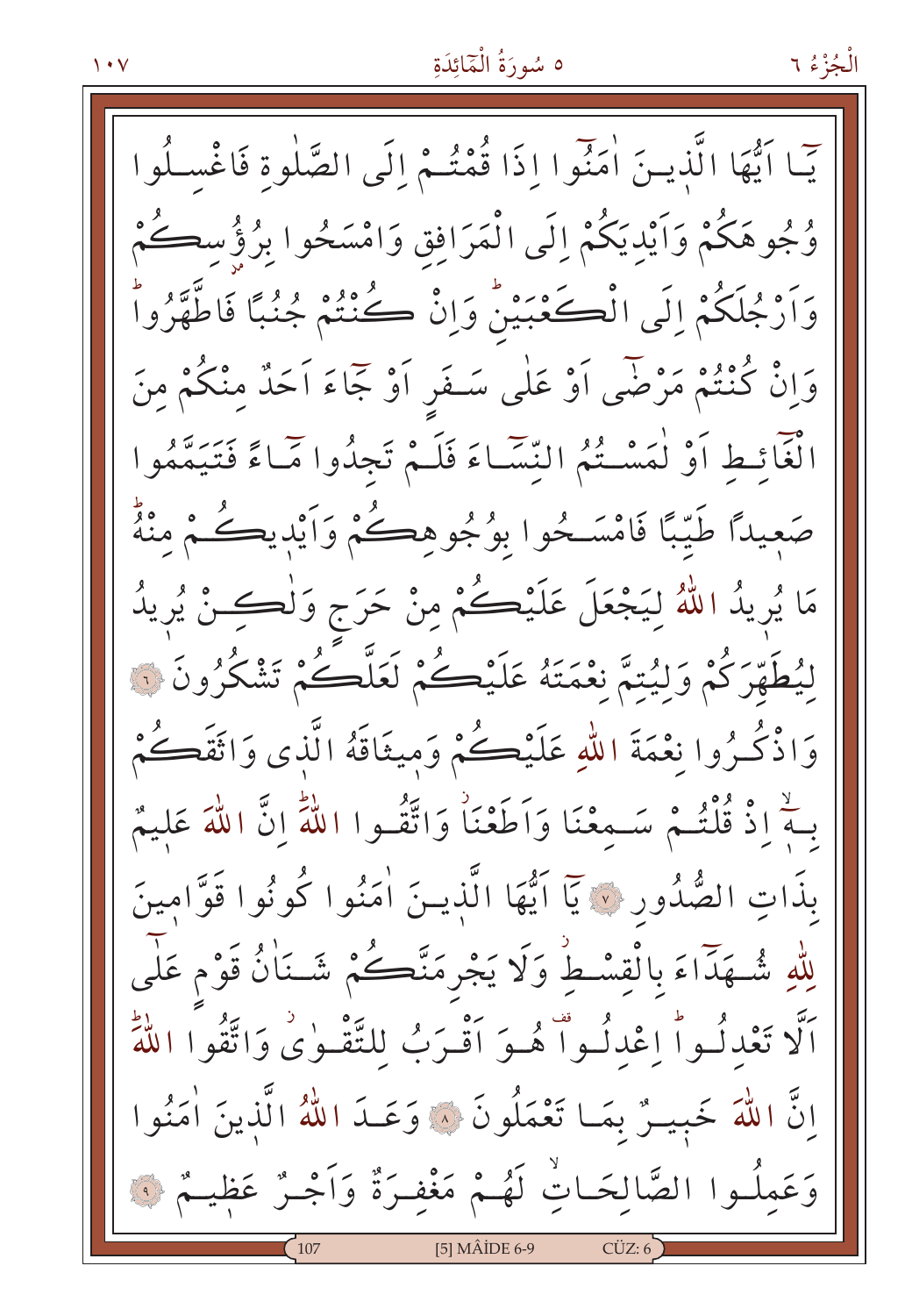وَالَّذِينَ كَفَرُوا وَكَذَّبُوا بِأَيَاتِنَـا أُولٰئِكَ آصْحَابُ الْجَحِيمِ ۞ يَاۤ اَيُّهَا الَّذِينَ اٰمَنُوا اذْكُـرُوا نِعْمَةَ اللّٰهِ عَلَيْكُمْ إِذْ هَمَّ قَوْمٌ أَنْ يَبْسُطُوا إِلَيْكُمْ أَيْدِيَهُمْ فَكَفَّ أَيْدِيَهُمْ عَنْڪُمْ وَاتَّقُـوا اللَّهَ وَعَلَى اللَّهِ فَلْيَتَوَ ڪَّل الْمُؤْمِنُونَ ۚ ۚ وَلَقَدْ اَخَـٰذَ اللَّهُ مِيثَاقَ بَنِـّى اِسْـرَايْـلَ رَحِيرٌ مِنْهُمُ اثْنَـىْ عَشَـرَ نَقِيباً وَقَـالَ اللَّهُ اِنَّـى مَعَكُمْ لَئِنْ أَقَمْتُمُ الصَّلٰوةَ وَاٰتَيْتُمُ الزَّكُ كُوةَ وَاٰمَنْتُمْ بِرُسُلِي وَعَزَّرْتُمُوهُـمْ وَأَقْرَضْتُـمُ اللَّهَ قَرْضًا حَسَـنًا لَاُكَفِّرَنَّ عَنْكُمْ سَتِّئَاتِكُمْ وَلَأُدْخِلَنَّكُمْ جَنَّاتٍ تَجْـري مِـنْ تَحْتِهَـا الْأَنْهَـائٌ فَمَنْ كَفَـرَ بَعْدَ ذٰلِكَ مِنْكُمْ فَقَـدْ ضَـلَّ سَـوّاءَ السَّـبِيلِ \* فَبِمَـا نَقْضِهِمْ مِيثَاقَهُـمْ لَعَنَّاهُـمْ وَجَعَلْنَـا قُلُوبَهُـمْ قَاسـيَةً يُحَرِّفُـونَ الْكَلِمَ عَنْ مَوَاضِعِهْ وَنَسُـوا حَظًّا ممَّا ذُكَّرُوا بِهَ وَلَا تَـزَالُ تَطَّلِّــعُ عَلٰـى خَمَائِنَـةٍ مِنْهُمْ إِلَّا قَلِيـلًا مِنْهُمْ فَاعْـفُ عَنْهُـمْ وَاصْفَـحْ إِنَّ اللَّهَ يُحِبُّ الْمُحْسِبِينَ ٣ ار من الَّذينَ [5] MÂİDE 10-13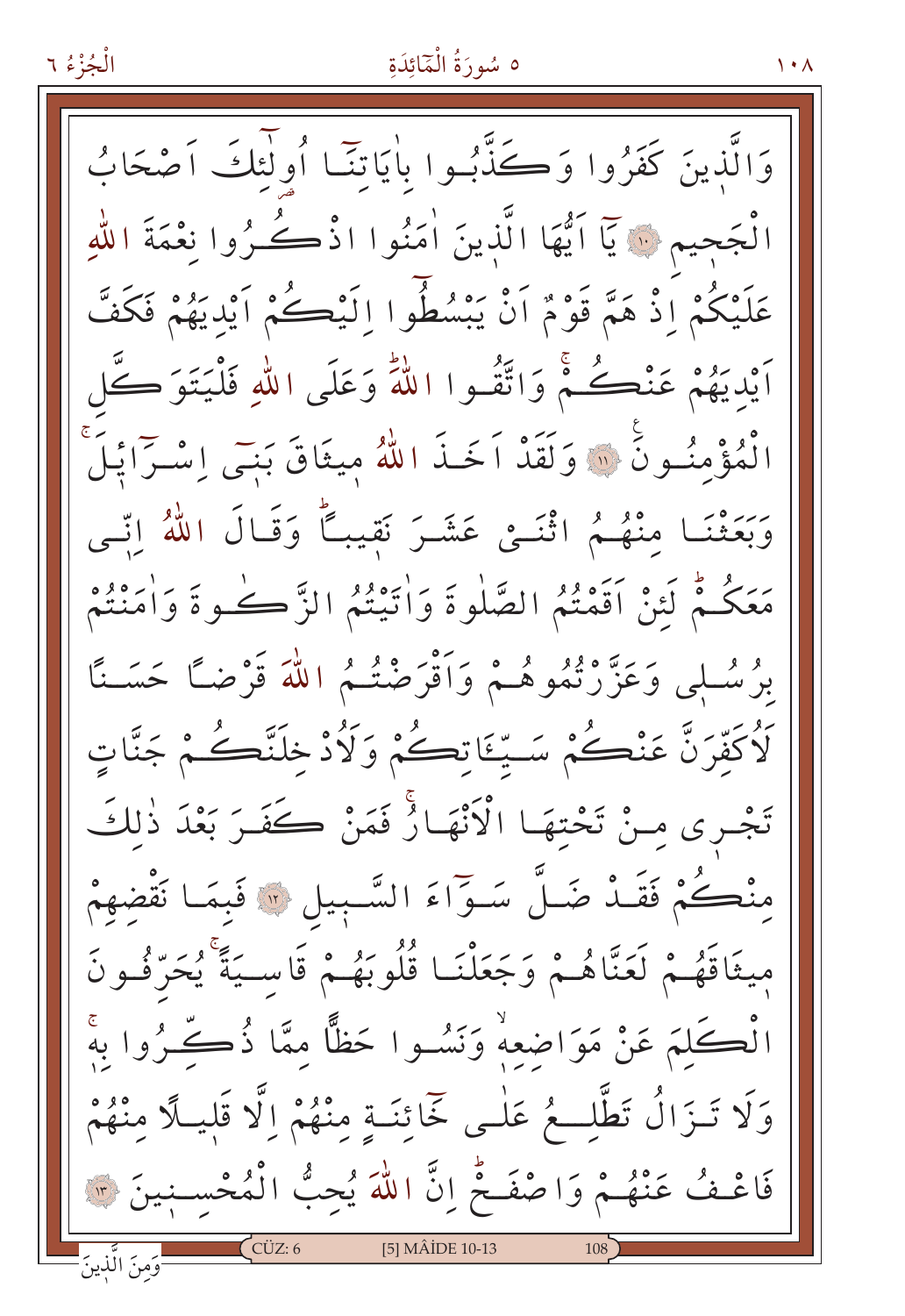وَمنَ الَّذينَ قَالَـوا إِنَّـا نَصَـارَى اَخَذْنَـا ميثَاقَهُمْ فَنَسُوا حَظًّا مِمَّا ذُكِّرُوا بِهِ فَأَغْرَيْنَا بَيْنَهُمُ الْعَدَاوَةَ وَالْبَغْضَاءَ إِلَى يَـوْمِ الْقِيْمَـةُ وَسَـوْفَ يُنبِّئُهُمُ اللَّهُ بِمَا كَانُوا يَصْنَعُونَ ۞ يَا أَهْلَ الْكِتَابِ قَدْ جَمَاءَكُمْ رَسُولُنَا يُبَيِّنُ لَكُمْ كَثِيرًا ممَّا كُنْتُمْ تُخْفُونَ مِنَ الْكِتَـابِ وَيَعْفُـوا عَنْ كَثِيرٌ قَدْ جَمَاءَكُمْ مِنَ اللَّهِ نُــورٌ وَكِتَــابٌ مُبِينٌ ۞ يَهْدِى بِـهِ اللَّهُ مَـنِ اتَّبَـعَ رضْوَانَهُ سُـبُلَ السَّـلَام وَيُخْرِجُهُـمْ مِنَ الظُّلُمَـاتِ اِلَـى النُّـور بِاِذْنِـهِ وَيَهْدِيهِمْ إِلَى صِرَاطٍ مُسْتَقِيمٍ ۚ إِنَّ لَقَـٰدٌ كَفَـرَ الَّذِينَ قَالُـوا إِنَّ اللَّهَ هُـوَ الْمَسـَـيحُ ابْـنُ مَرْيَمٌ قُلْ فَمَـنْ يَمْلِكُ مـنَ اللَّهِ شَـيْـٵًا إِنْ أَرَادَ أَنْ يُهْلِكَ الْمَســيحَ ابْنَ مَرْيَمَ وَأُمَّهُ وَمَنْ فـى الْآرْثِ ض جَميعًاّ السَّمْوَاتِ وَالْأَرْضِ وَمَا بَيْنَهُمَاً وَلِلَّهِ مُلْكُ يَخْلُقُ مَا يَشَاءُ وَاللَّهُ عَلَى كُلِّ شَئْءٍ قَدِيرٌ ۞ [5] MÂİDE 14-17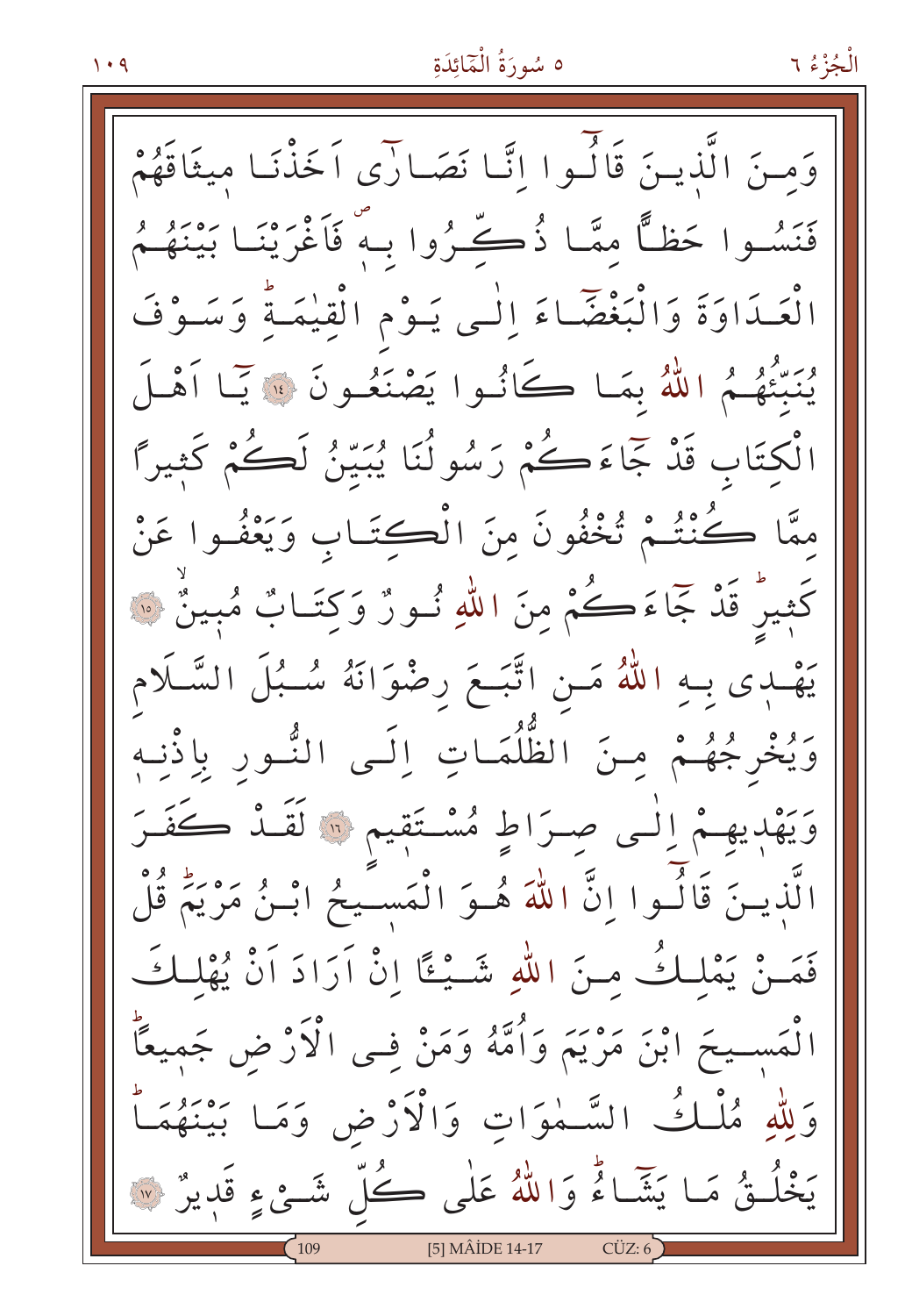وَقَالَتِ الْيَهُـودُ وَالنَّصَـارٰى نَحْنُ ابْنَـاءُ اللهِ وَاَحبَّاؤُهُ قُلْ فَلِمَ يُعَذِّبُكُمْ بِذُنُوبِكُمْ بَلْ أَنْتُمْ بَشَـرٌ مِمَّنْ خَلَقَّ يَغْفرُ لمَنْ يَتَّبَاءُ وَيُعَذِّبُ مَنْ يَشَاءُ وَلِلَّهِ مُلْكُ السَّـمٰوَاتِ وَالْأَرْضِ وَمَا بَيْنَهُمَاْ وَإِلَيْهِ الْمَصِيرُ « يَآ اَهْلَ الْكِتَابِ قَدْ جَمَاءَكُمْ رَسُولُنَا يُبَيِّنُ لَكُمْ عَلَى فَتْرَةٍ مِنَ الرُّسُلِ اَنْ تَقُولُوا مَا جٓاءَنَا مِنْ بَشٖيرِ وَلَا نَذٖيرِ ۚ فَقَدْ جَاءَكُمْ بَشِيرٌ وَنَذِيرٌ وَاللَّهُ عَلٰى كُلُّ شَيْءٍ قَدِيرٌ ۚ وَإِذْ قَالَ مُوسٰى لِقَوْمِهِ يَا قَوْمِ اذْكُرُوا نِعْمَةَ اللّهِ عَلَيْكُمْ إِذْ جَعَلَ فِيكُمْ أَنْبِيّاءَ وَجَعَلَكُمْ مُلُو كَأَ وَاٰتِيكُمْ مَا لَمْ يُـؤْتِ اَحَدًّا مِنَ الْعَالَمِينَ ۞ يَا قَوْمِ ادْخُلُوا الْأَرْضَ الْمُقَدَّسَـةَ الَّتى كَتَبَ اللّهُ لَكُمْ وَلَا تَرْتَدُّوا عَلَى اَدْبَارِكُمْ فَتَنْقَلِبُوا خَاسِرِينَ <mark>۞</mark> قَالُوا يَا مُوسَى اِنَّ فِيهَا قَوْمًا جَبَّارِيسٌّ وَإِنَّا لَنْ نَدْ خُلَهَا حَتَّى يَخْرُجُوا مِنْهَاْ فَإِنْْ يَخْرُجُوا مِنْهَا فَإِنَّا دَاخِلُونَ \* قَـالَ رَجُلَانِ مِـنَ الَّذِيـنَ يَخَافُونَ اَنْعَـمَ اللَّهُ عَلَيْهِمَـا ادْخُلُـوا عَلَيْهِمُ الْبَابَّ فَبِاذَا دَخَلْتُمُوهُ فَاِتَّكُمْ غَالِبُونَ وَعَلَى اللّهِ فَتَوَكَّلُوا إِنْ كُنْتُمْ مُؤْمِنِينَ ؟ [5] MÂİDE 18-23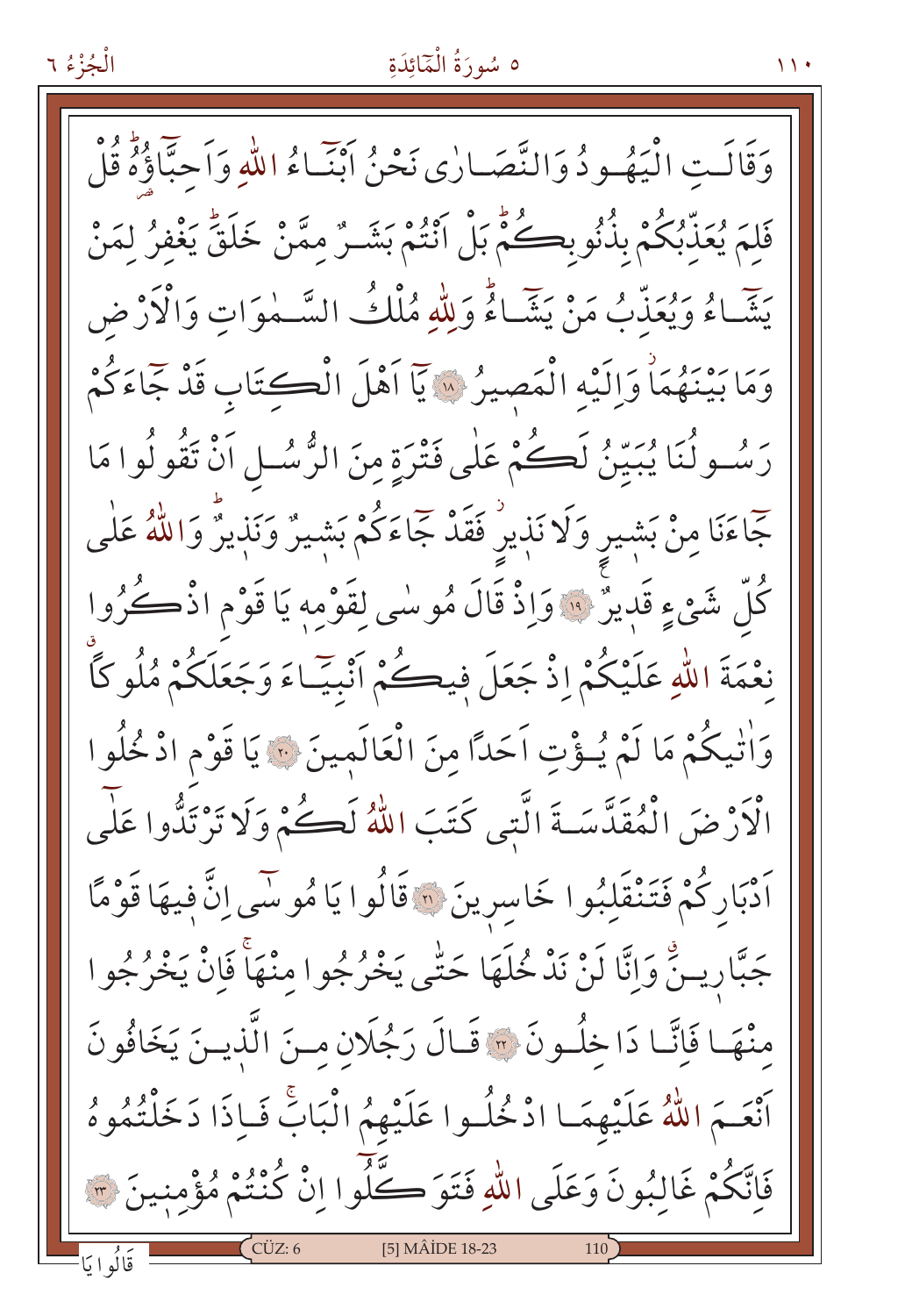الْجُزْءُ ٦

قَالُـوا يَـا مُو سِّـى انَّـا لَـنْ نَدْ خُلَـهَّـا اَبَدًا مَـا دَامُـوا فيهَا فَاذْهَبْ أَنْتَ وَرَبُّكَ فَقَاتِلًّا إِنَّا هٰهُنَا قَاعِدُونَ ﴾ قَالَ رَبّ اتِّي لَّا اَمْلِكُ إِلَّا نَفْسي وَاَخِي فَافْرُقْ بَيْنَنَـا وَبَيْنَ الْقَوْمِ الْفَاسِقِينَ ۞ قَالَ فَإِنَّهَا مُحَرَّمَةٌ عَلَيْهِمْ أَرْبَعِينَ سَـنَةً يَتِيهُـونَ فِي الْأَرْضِ فَلَا تَـاْسَ عَلَى الْقَوْمِ الْفَاسـقِينَ ۞ وَاتْـلُ عَلَيْهِـمْ نَبَاَ ابْنَــىْ اٰدَمَ بِالْحَــقّْ إِذْ قَرَّبَا قُرْبَانـاً فَتُقُبّلَ مِنْ اَحَدِهِمَا وَلَمْ يُتَقَبَّلْ مِنَ الْأَخَرُّ قَالَ لَأَقْتُلَنَّكَ قَالَ اتَّمَا يَتَقَبَّلُ اللَّهُ مِنَ الْمُتَّقِينَ ۞ لَئِنْ بَسَطْتَ إِلَيَّ يَدَكَ لِتَقْتُلَنِي مَّا أَنَا بِبَاسِطٍ يَدِيَ إِلَيْكَ لِأَقْتُلَكَ إِنِّي أَخَافُ اللَّهَ رَبَّ الْعَالَمِينَ ۞ إِنِّي أُرِيدُ اَنْ تَبُواً بِاثْمِي وَاِثْمِكَ فَتَكُونَ مِنْ اَصْحَابِ النَّارْ وَذٰلِكَ جَزَوُّا الظَّالِمِينَّ ۞ فَطَوَّعَتْ لَـهُ نَفْسُـهُ قَتْلَ اَخِيـهِ فَقَتَلَـهُ فَاَصْبَـحَ مِنَ الْخَاسِـرِينَ ۞ فَبَعَـثَ اللَّهُ غُرَابًا يَبْحَثُ فِي الْأَرْضِ لِيُرِيَهُ كَيْفَ يُوَارِي سَـوْاَةَ اَخِيهٌ قَالَ يَا وَيْلَتِّي اَعَجَزْتُ اَنْ اَكْوِنَ مثْلَ هٰذَا الْغُـرَابِ فَأُوَارِيَ سَـوْاَةَ اَجْـيْ فَاَصْبَحَ مِـنَ النَّادِمِينَ ۞ [5] MÂİDE 24-31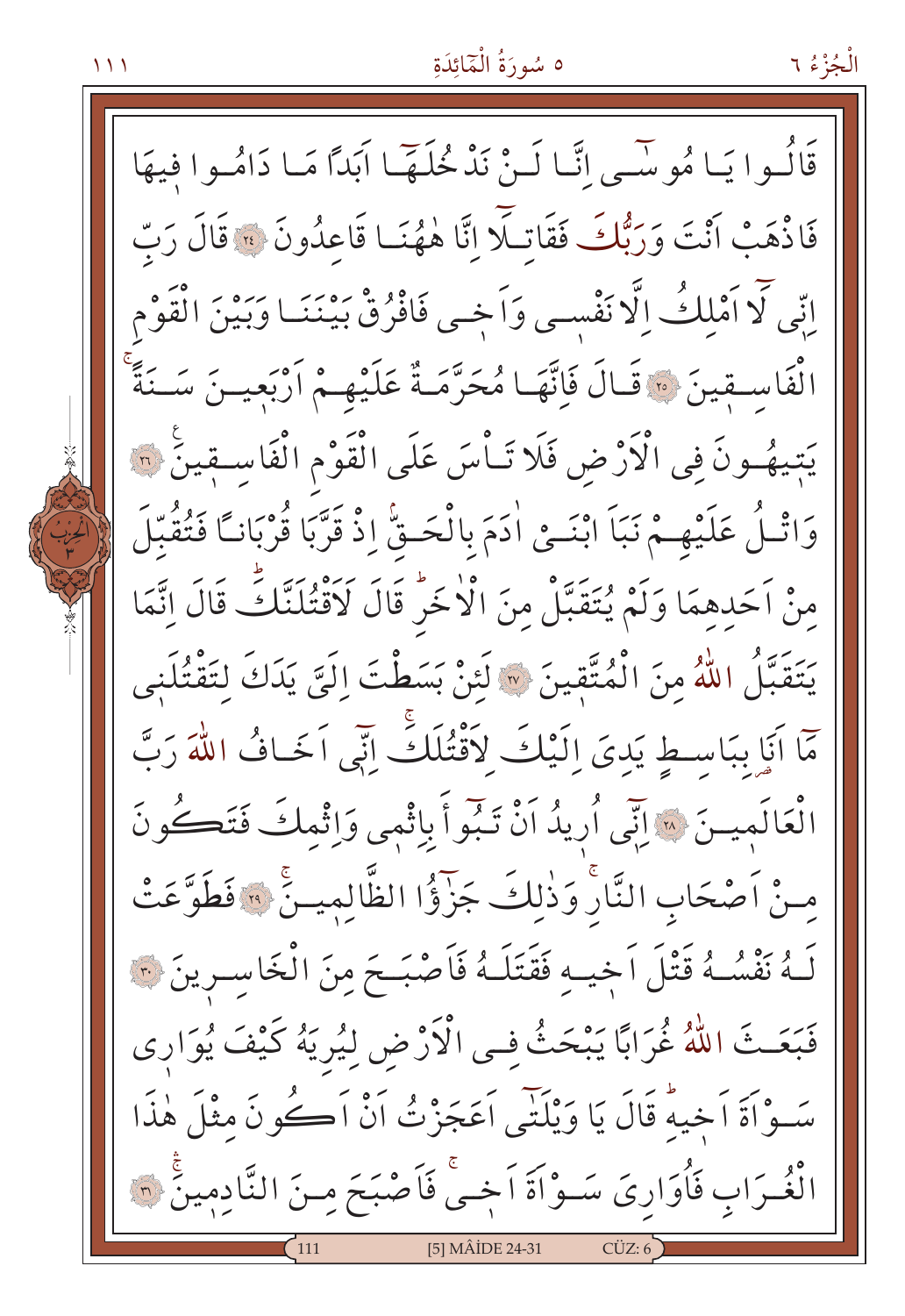مِنْ اَجْلِ ذٰلِكٌ ڪَتَبْنَا عَلٰـي بَنِــّي اِسْـرَايْـلَ اَنَّـهُ مَنْ قَتَــلَ نَفْسـًا بِغَيْــر نَفْـسِ اَوْ فَسَــادِ فِى الْأَرْضِ فَكَانَّمَا قَتَـلَ النَّـاسَ جَميعـاًّ وَمَـنْ اَحْيَاهَـا فَكَانَّـمَّـا اَحْيَـا النَّاسَ جَمِيعـًا وَلَقَـدْ جَمَاءَتْهُـمْ رُسُـلُنَا بِالْبَيِّنَـاتِ ثُـمَّ إِنَّ كَثِيرًا مِنْهُمْ بَعْدَ ذٰلِكَ فِي الْأَرْضِ لَمُسْرِفُونَ ٣ إِنَّمَا جَـزَّؤُا الَّذِيـنَ يُحَارِبُـونَ اللَّهَ وَرَسُـولَهُ وَيَسْـعَوْنَ في الْأَرْضِ فَسَادًا أَنْ يُقَتِّلُوا أَوْ يُصَلِّبُوا أَوْ تُقَطَّعَ اَيْدِيهِـمْ وَاَرْجُلُهُـمْ مِـنْ خِـلَافٍ اَوْ يُنْفَـوْا مِـنَ الْأَرْضُ ذٰلِكَ لَهُمْ خِزْيٌ فِي الدُّّنْيَـا وَلَهُمْ فِي الْأُخـرَة عَذَابٌ عَظِيمٌ ﴾ [لَّا الَّذِينَ تَابُوا مِنْ قَبْـل أَنْ تَقْـدِرُوا عَلَيْهِمْ فَاعْلَمُ وا أَنَّ اللَّهَ غَفُورٌ رَحِيمٌ \* يَا أَيُّهَا الَّذِينَ أُمَنُوا اتَّقُوا اللَّهَ وَابْتَغُوا اِلَيْهِ الْوَسِيلَةَ وَجَاهِدُوا فِي سَـبِيلِهِ لَعَلَّكُمْ تُفْلِحُونَ ۞ إِنَّ الَّذِينَ كَفَرُوا لَـوْ اَنَّ لَهُمْ مَا فِي الْأَرْضِ جَميعـًا وَمِثْلَـهُ مَعَـهُ لِيَفْتَـلُوا بِـهِ مِـنْ عَـذَابِ يَـوْمِ الْقِيْمَـةِ مَـا تُقُبّـلَ مِنْهُـمْ وَلَهُـمْ عَـذَابٌ أَلِيـمْ ٣ [5] MÂİDE 32-36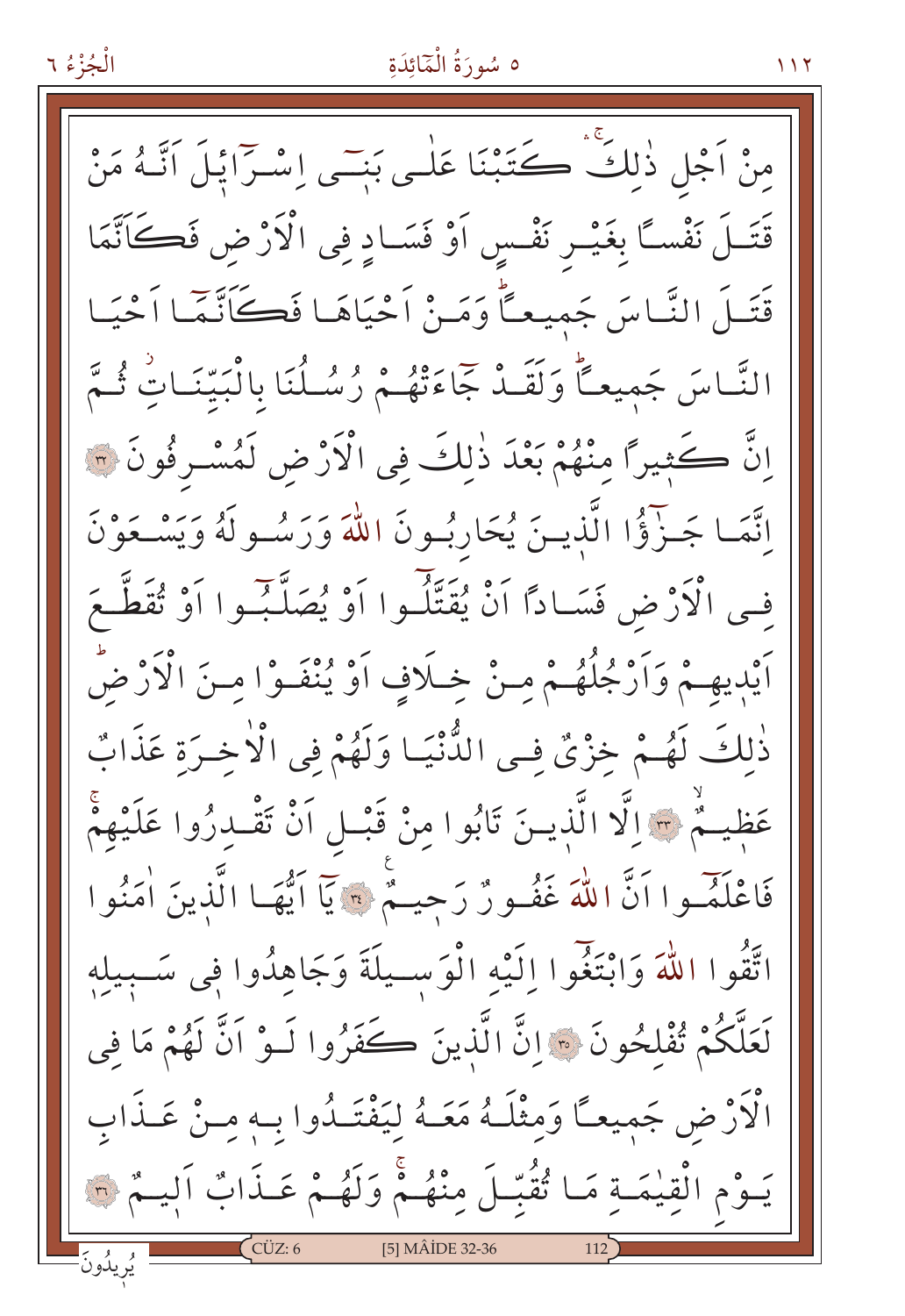يُريــدُونَ اَنْ يَخْرُجُوا مِنَ النَّارِ وَمَا هُــمْ بخَارجينَ مِنْهَا وَلَهُمْ عَـذَابٌ مُقِيـمٌ ۞ وَالسَّـارِقُ وَالسَّـارِقَةُ فَاقْطَغُوا اَيْدِيَهُمَا جَزَّاءً بِمَا كَسَبَا نَكَالًا مِنَ اللَّهِ وَاللَّهُ عَزِيزٌ حَكِيمٌ ۞ فَمَنْ تَابَ منْ بَعْـد ظُلْمـهِ وَأَصْلَحَ فَإِنَّ اللَّهَ يَتُسُوبُ عَلَيْهِ ۚ إِنَّ اللَّهَ غَفُسُورٌ رَحِيـٌّ \* أَلَـٰمٌ تَعْلَـٰمُ أَنَّ اللَّهَ لَـهُ مُلْكُ السَّـمٰوَاتِ وَالْأَرْضِ يُعَذِّبُ مَنْ يَشَّـاءُ وَيَغْفِرُ لِمَنْ يَشَاءُ وَاللَّهُ عَلَى كُلِّ شَئْءٍ قَدِينٌ ۚ يَا اَيُّهَا الرَّسُولُ لَا يَحْزُنْكَ الَّذِينَ يُسَارِعُونَ فِي الْڪُفْرِ مِنَ الَّذِينَ قَالَسُوا اٰمَنَّا بِأَفْوَاهِهِمْ وَلَـٰمْ تُؤْمِـنْ قُلُوبُهُمْ وَمنَ الَّذينَ هَادُوا سَمَّاعُونَ لِلْكَذِبِ سَـمَّاعُونَ لِقَوْم اْخَرِينُ لَمْ يَأْتُوكَ يُحَرِّفُونَ الْكَلِمَ مِنْ بَعْـدِ مَوَاضِعِهْ يَقُولُونَ إِنْ أُوِتِيتُمْ هٰـذَا فَخُـذُوهُ وَإِنْ لَـمْ تُؤْتَـوْهُ فَاحْـذَرُواً وَمَنْ يُـرِدِ اللَّهُ فِتْنَتَــهُ فَلَنْ تَمْلِكَ لَهُ مِنَ اللَّهِ شَّـيْـئًا أُولَٰئِكَ الَّذِينَ لَمْ يُرِدِ اللّهُ أَنْ يُطَهِّـرَ قُلُوبَهُمْ لَهُمْ فِي الدُّنْيَا خِـزْيٌ وَلَهُمْ فِي الْأَخِرَةِ عَـذَابٌ عَظِيمٌ ۞ [5] MÂİDE 37-41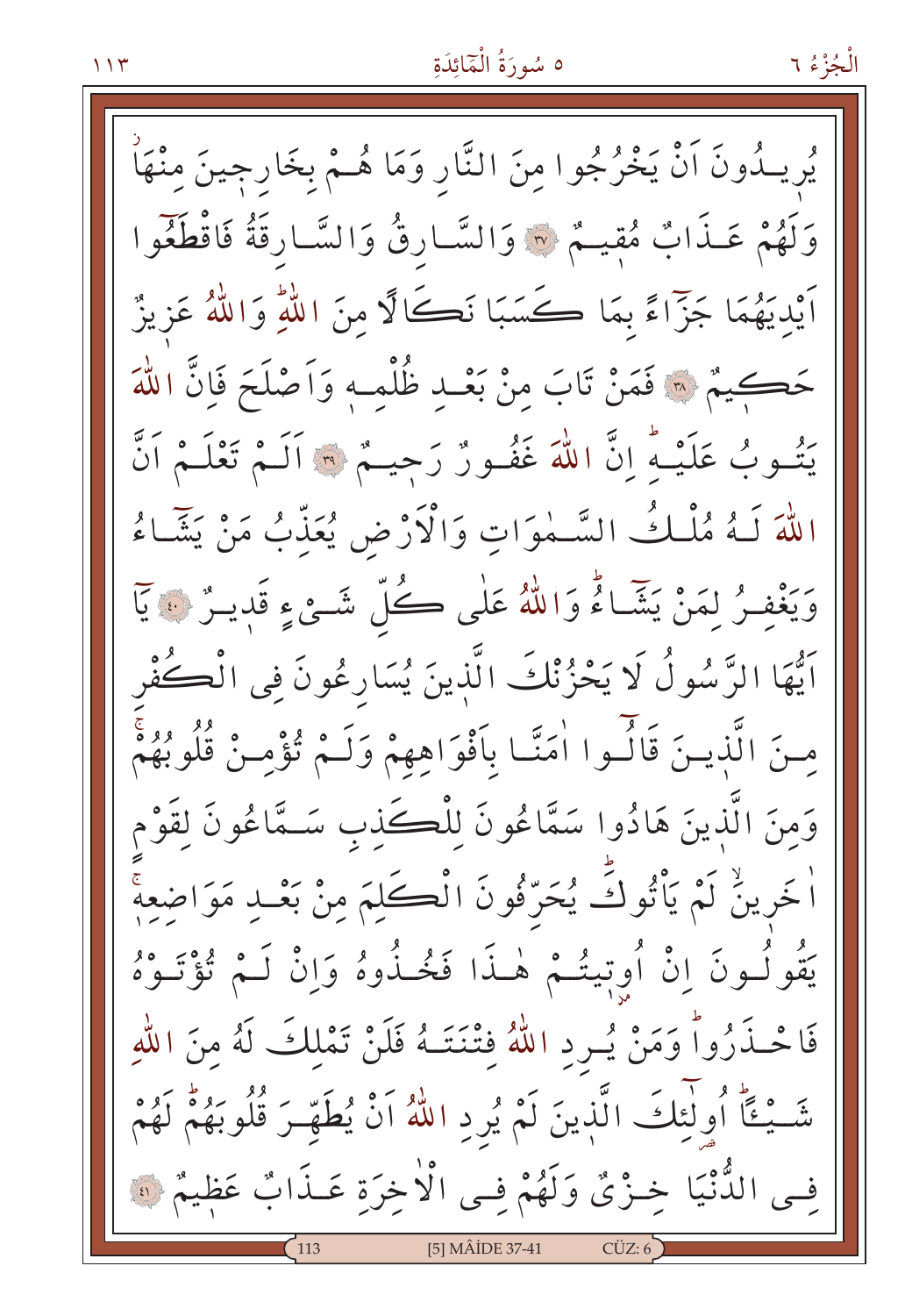#### الْجُزْءُ ٦

# ه سُورَةُ الْمَائِدَةِ

 $\bigwedge$  {

سَـمَّاعُونَ للْكَذبِ اَكَّالُونَ لِلسُّحْتِ فَإِنْ جَاؤُكَ فَاحْكُمْ بَيْنَهُمْ أَوْ أَعْـرِ ضْ عَنْهُـمْ وَإِنْ تُعْـرِ ضْ عَنْهُـمْ فَلَـنْ يَضُرُّوكَ شَــْـئًا وَإِنْ حَكَمْتَ فَاحْكُمْ بَيْنَهُمْ بِالْقِسْطُ اِنَّ اللَّهَ يُحِبُّ الْمُقْسطينَ ۞ وَكَيْفَ يُحَكِّمُونَكَ وَعِنْدَهُمُ التَّوْرٰيةُ فِيهَا حُڪُمُ اللّٰهِ ثُمَّ يَتَوَلَّـوْنَ منْ بَعْد ذٰلكَ وَمَآ أُولَٰئِكَ بِالْمُؤْمِنِينَ \* إِنَّمَا ٱنْزَلْنَا التَّوْرٰيةَ فِيهَا هُدًى وَنُورٌ يَحْكُمُ بِهَـا النَّبِيُّونَ الَّذِينَ اَسْلَمُوا لِلَّذِيـنَ هَـادُوا وَالرَّبَّانِيُّونَ وَالْأَحْبَـارُ بِمَا اسْـتُحْفِظُوا مِنْ كِتَابِ اللَّهِ وَكَانُوا عَلَيْه شُـهَدًّاءً فَلَا تَخْشَـوُا النَّـاسَ وَاخْشَـوْنِ وَلَا تَشْـتَرُوا بِاٰيَاتــى ثَمَنــًا قَليــلَّا وَمَنْ لَمْ يَحْكُمْ بِمَا اَنْزَلَ اللَّهُ فَأُولٰئِكَ هُـمُ الْكَافِرُونَ فَ وَكَتَبْنَا عَلَيْهِمْ فِيهَا أَنَّ النَّفْسَ بِالنَّفْسُ وَالْعَيْنَ بِالْعَيْـنِ وَالْأَنْفَ بِالْأَنْفِ وَالْأُذُنَ بِالْأُذُنِ وَالسَّـنَّ بِالسَّـنِّ وَالْجُرُوحَ قِصَاصٌ فَمَنْ تَصَدَّقَ بِهِ فَهُوَ ڪَفَّارَةٌ لَهُ وَمَنْ لَمْ يَحْكُمْ بِمَّا أَنْـزَلَ اللَّهُ فَأُولٰئِكَ هُـمُ الظَّالِمُونَ ۞  $C\ddot{U}Z:6$ [5] MÂİDE 42-45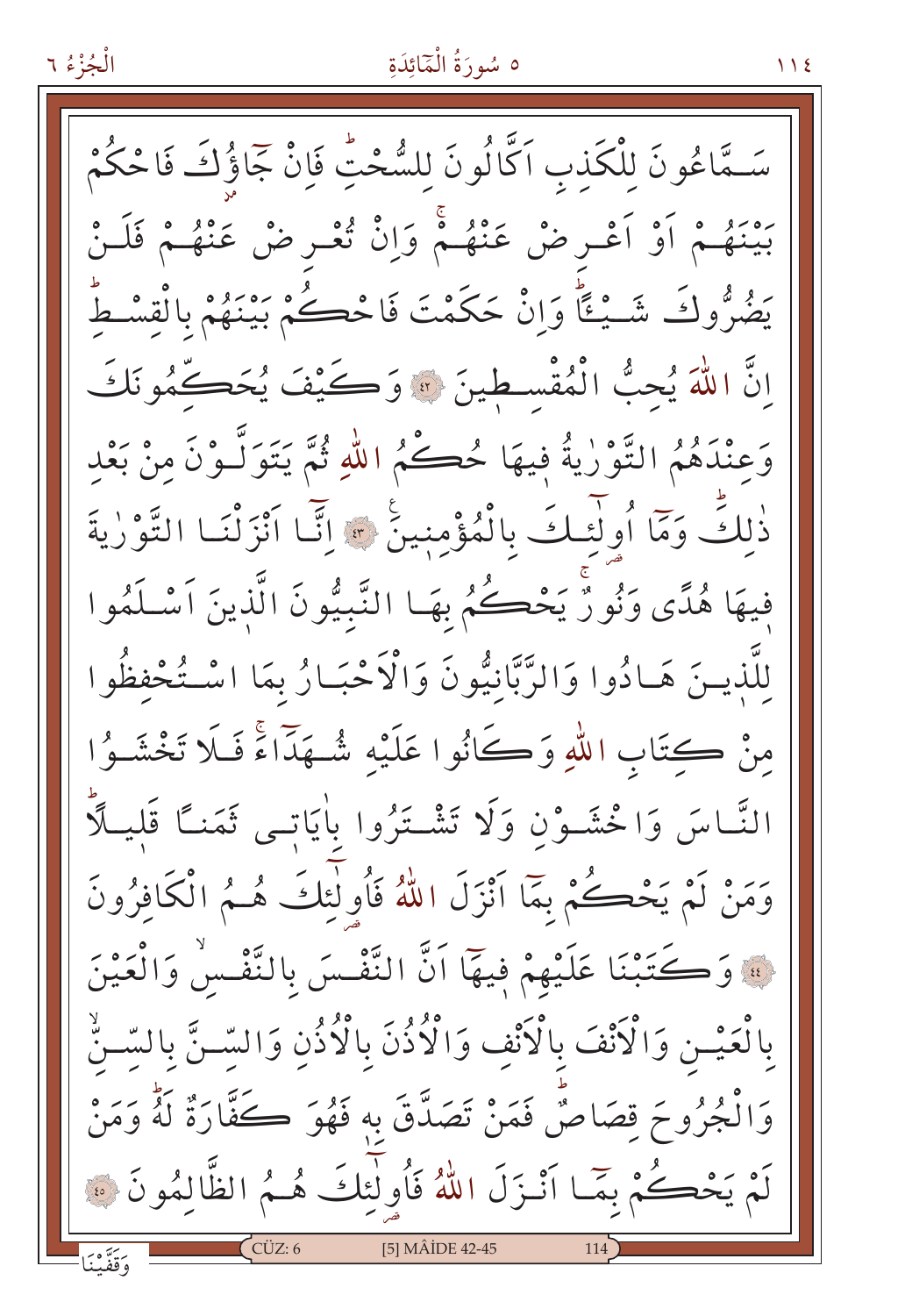وَقَفَّيْنَـا عَلٰى اٰثَارِهِمْ بِعِيسَـى ابْنِ مَرْيَمَ مُصَدِّقـّاً لِمَا بَيْنَ يَدَيْهِ مسنَ التَّوْرٰيةَ وَاٰتَيْنَـاهُ الْإِنْجِيـلَ فِيهِ هُـدًى وَنُـورٌ وَمُصَدِّقًا لِمَـابَيْنَ يَدَيْـهِ مِنَ التَّوْرِيـةِ وَهُـدًى وَمَوْعِظَـةً لِلْمُتَّقِينَ ۞ وَلْيَحْكُمْ اَهْـلُ الْإِنْجِيلِ بِمَاۤا اَنْزَلَ اللّهُ فِيهِۗ وَمَنْ لَمْ يَحْكُمْ بِمَّـا أَنْـزَلَ اللَّهُ فَأُولِٰئِكَ هُـمُ الْفَاسِـقُونَ » وَأَنْزَلْنَا إِلَيْكَ الْكِتَابَ بِالْحَقِّ مُصَدِّقًا لِمَا بَيْـنَ يَدَيْهِ مِنَ الْكِتَابِ وَمُهَيْمِنًا عَلَيْهِ فَاحْڪُمْ بَيْنَهُمْ بِمَا اَنْزَلَ اللَّهُ وَلَا تَتَّبِعْ اَهْوَاءَهُمْ عَمَّا جَّاءَكَ مِنَ الْحَقُّ لِكُلِّ جَعَلْنَا مِنْكُمْ شِـرْعَةً وَمِنْهَاجًاْ وَلَوْ شَّـاءَ اللَّهُ لَجَعَلَكُمْ أُمَّةً وَاحِدَةً وَلٰكِنْ لِيَبْلُوَكُمْ فِي مَّا اٰتِيكُمْ فَاسْتَبِقُوا الْخَيْرَاتِّ إِلَى اللّهِ مَرْجِعُكُمْ جَمِيعًا فَيُنَبِّئُكُمْ بِمَا كُنْتُمْ فِيهِ تَخْتَلِفُونَٰ ۞ وَأَنِ احْكُمْ بَيْنَهُمْ بِمَا أَنْزَلَ اللَّهُ وَلَا تَتَّبِّــعْ أَهْوَاءَهُــمْ وَاحْذَرْهُمْ أَنْ يَفْتِنُوكَ عَــنْ بَعْضٍ مَمَّا اَنْزَلَ اللَّهُ إِلَيْكَ فَإِنْ تَوَلَّوْا فَاعْلَـمْ اَتَّمَا يُرِيدُ اللَّهُ اَنْ يُصِيبَهُمْ بِبَعْـضِ ذُنُوبِهِمْٓ وَإِنَّ كَثِيراً مِنَ النَّاسِ لَفَاسِـقُونَ ﴾ اَفَحُكْمَ الْجَاهِلِيَّةِ يَبْغُونَّ وَمَنْ اَحْسَنُ مِنَ اللّهِ حُكْمًا لِقَوْمٍ يُوقِنُونَ ۞ [5] MÂİDE 46-50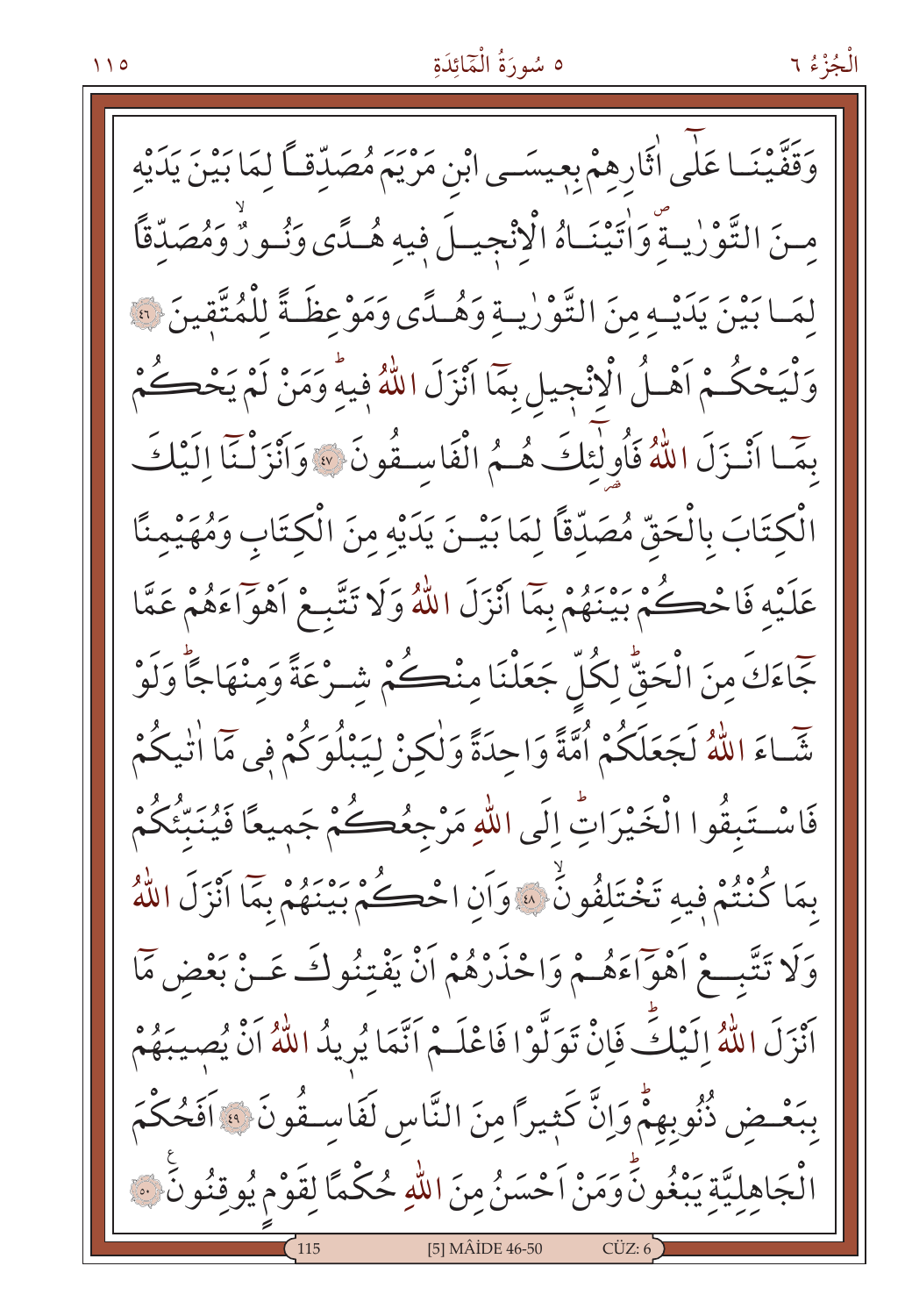يّاَ أَيُّهَا الَّذِينَ اٰمَنُو الۡاتِّتَّخذُوا الْيَهُو دَوَالنَّصَارَى أَوْلِيٓاَءَٰبَعْضُهُمْ أَوْلِيَاءُبَعْضُ وَمَنْ يَتَوَلَّهُمْ مِنْكُمْ فَإِنَّهُ مِنْهُمْ إِنَّ اللّٰهَ لَا يَهْدِى الْقَوْمَ الظَّالمينَ ۞ فَتَـرَى الَّذِينَ في قُلُوبِهِمْ مَرَضٌ يُسَـارِعُونَ فِيهِمْ يَقُو لُونَ نَخْشَى اَنْ تُصيبَنَا دَائِرَةٌ فَعَسَى اللّٰهُ اَنْ يَاْتِيَ بِالْفَتْحِ اَوْ اَمْرِ مِنْ عِنْدِهِ فَيُصْبِحُوا عَلَى مَاۤاَسَرُّواقِي ٱنْفُسِهِمْ نَادِمِينَّ ﴾ وَيَقُولُ الَّذِينَ اٰمَنُّوااَهَوْكَمُوالَّذِينَ اَقْسَمُوا بِاللّهِ جَهْدَ اَيْمَانِهِمْ اِنَّهُمْ لَمَعَكُمْ حَبطَتْ اَعْمَالُهُمْ فَاَصْبَحُوا خَاسِرِينَ ﴾ إِيَّا اَيُّهَا الَّذِينَ اٰمَنُوا مَنْ ۦ۠ۥٛؠؘڗۜٙٮۜڡؚڹ۟ڬٛؗمْ عَنْ دِينِهِ فَسَوْفَ يَأْتِى اللّٰهُ بِقَوْمٍ يُحِبُّهُمْ وَيُحِبُّونَهُ اَذِلَّةٍ عَلَى الْمُؤْمِنِينَ اَعِزَّةٍ عَلَى الْكَافِرِينَ يُجَاهِدُونَ فِي سَبِيلِ اللَّهِ وَلَا يَخَافُونَ لَوْمَةَ لَائِمٌ ذٰلِكَ فَضْلُ اللّهِ يُؤْتِيهِ مَنْ يَشَاءُ وَاللّهُ وَاسِعٌ عَليمٌ \* إِنَّمَا وَلِيُّكُمُ اللَّهُ وَرَسُولُهُ وَالَّذِينَ اٰمَنُوا الَّذِينَ يُقِيمُونَ الصَّلٰوةَوَيُؤْتُونَ الزَّكْوةَوَهُمْ رَاكِعُونَ وَمَنْ يَتَوَلَّ اللّٰهَ وَرَسُو لَهُ وَالَّذِينَ اٰمَنُوا فَإِنَّ حِزْبَ اللَّهِ هُمُ الْغَالِبُونِّ ۞ يَآ اَيُّهَا الَّذِينَ اٰمَنُوا لَا تَتَّخذُوا الَّذينَ اتَّخَذُوا دِينَكُمْ هُزُواً وَلَعِبَّا مِنَ الَّذِينَ أُوتُوا ۠ڷڮؾؘٳڹڡؚڹ۠؋ۜڹڸڬٛۨڋۅؘٳڷڬٛڡٞۜٳڔؘٳؘۏۛڸؾؖٲٶۧٳؾۜٞقؙۅٳٳڵڷڡۜٳڹ۠ػٛٮ۬ۛؾ۠ڋۿۄؚ۠ڡڹۑڹؘ [5] MÂİDE 51-57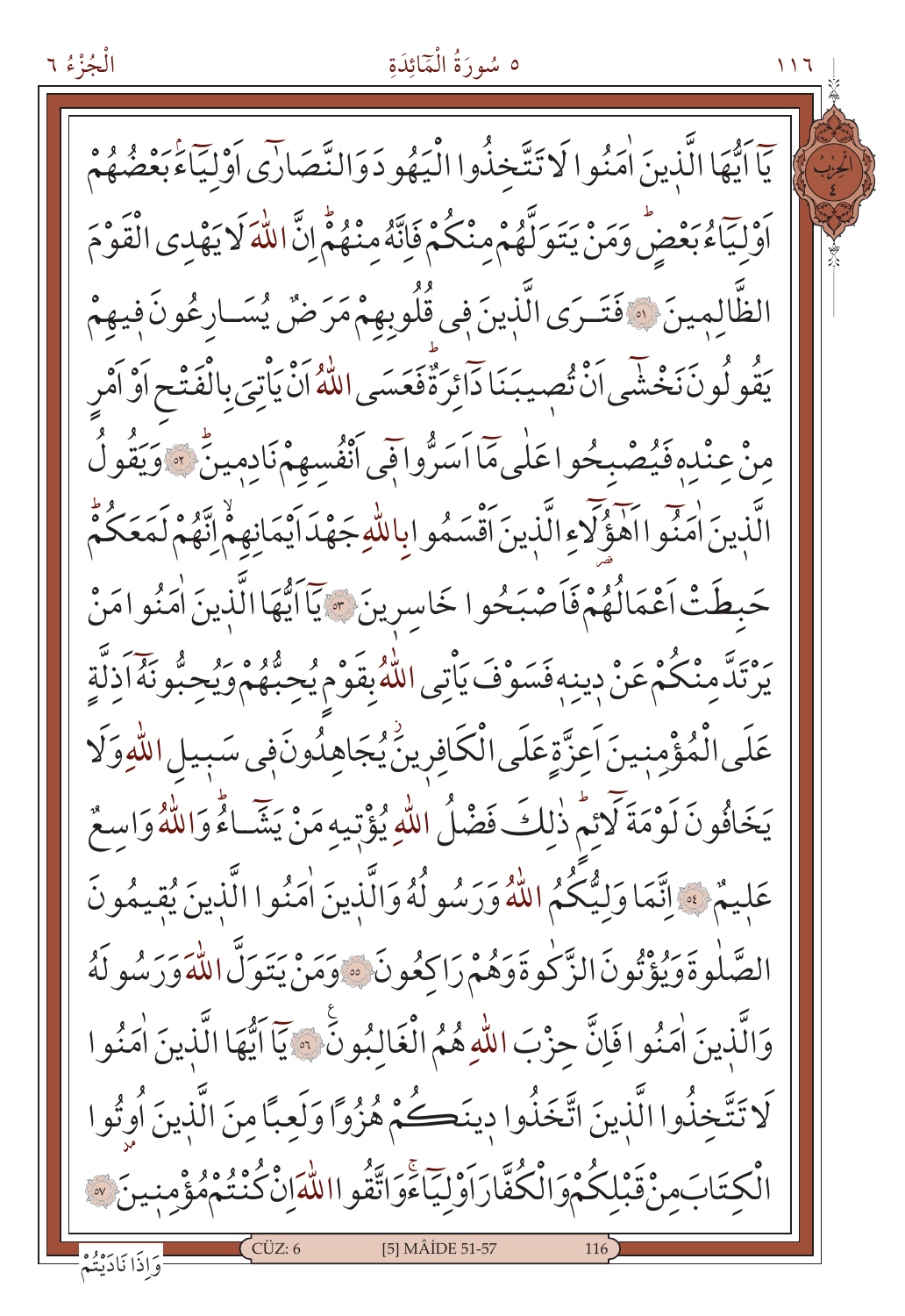الْجُزْءُ ٦

وَإِذَا نَادَيْتُمْ إِلَى الصَّلٰوةِ اتَّخَذُوهَا هُزُواً وَلَعبًّا ذٰلكَ بِأَنَّهُمْ قَوْمٌ لَا يَعْقِلُونَ هَ قُلْ يَاۤ اَهْلَ الْكِتَابِ هَلْ تَنْقِمُونَ مِنَّاۤ اِلَّا اَنْ اٰمَنَّا بِاللّهِ حِمّا أُنْزِلَ إِلَيْنَا وَمَا أُنْزِلَ مِنْ قَبْلُ وَإِنَّ اكْثَرِكُمْ فَاسِقُونَ ۚ وَقُلْ هَلْ لْهِ مِنْ مِنْ يَبْسِّرِ مِنْ ذٰلِكَ مَثُوبَةً عِنْدَ اللَّهِ مَنْ لَعَنَهُ اللَّهُ وَغَضبَ عَلَيْه وَجَعَلَ مِنْهُمُ الْقِرَدَةَ وَالْخَنَازِيرَ وَعَبَدَ الطَّاغُوتُ أُولَئِكَ شَـرٌّ مَكَانًا وَاَضَلَّ عَنْ سَـوّاءِ السَّبِيلِ ﴾ وَإِذَا جَاؤُكُمْ قَالُوا اٰمَنَّا وَقَدْ دَخَلُوابِالْكُفَّرِ وَهُمْ قَدْ خَرَجُوابِهِ وَاللَّهُ أَعْلَمُ بِمَا كَانُوا يَكْتُمُونَ لَّ وَتَرٰى كَثِيرًا مِنْهُمْ يُسَارِعُونَ فِي الْإِثْمِ وَالْعُدْوَانِ وَأَكْلِهِمُ الشُّحْتُّ لَبِئْسَ مَا ڪَانُوا يَعْمَلُونَ ۞ لَوْلَا يَنْهٰيهُمُ الرَّبَّانِيُّونَ وَالْإَحْبَارُ عَنْ قَوْلِهِمُ الْإِثْمَ وَاَكْلِهِمُ السُّحْتِّ لَبِئْسَ مَا كَانُوا يَصْنَعُونَ \* وَقَالَتِ الْيَهُودُيَدُ اللّهِ مَغْلُولَةٌ غُلَّتْ أَيْدِيهِمْ وَلُعِنُوا بِمَا قَالُواْ بَلْ يَدَاهُ مَبْسُوطَتَانْ يُنْفقُ كَيْفَ يَشَاءُ وَلَيَزِيدَنَّ كَثِيراً مِنْهُمْهَاْ أُنْزِلَ إِلَيْكَ مِنْ رَبِّكَ طُغْيَانًا وَكُفْراً وَالْقَيْنَابِينَهُمُ الْعَدَاوَةَ وَالْبَغْضَاءَ إِلَى يَوْمِ الْقِيْمَةُ كُلَّمَا اَوْقَدُوا نَارًا لِلْحَرْبِ اَطْفَاَهَا للَّهُ وَيَسْعَوْنَ فِي الْأَرْضِ فَسَـادًا وَاللَّهُ لَا يُحِبُّ الْمُفْسـدِينَ فَقَ [5] MÂİDE 58-64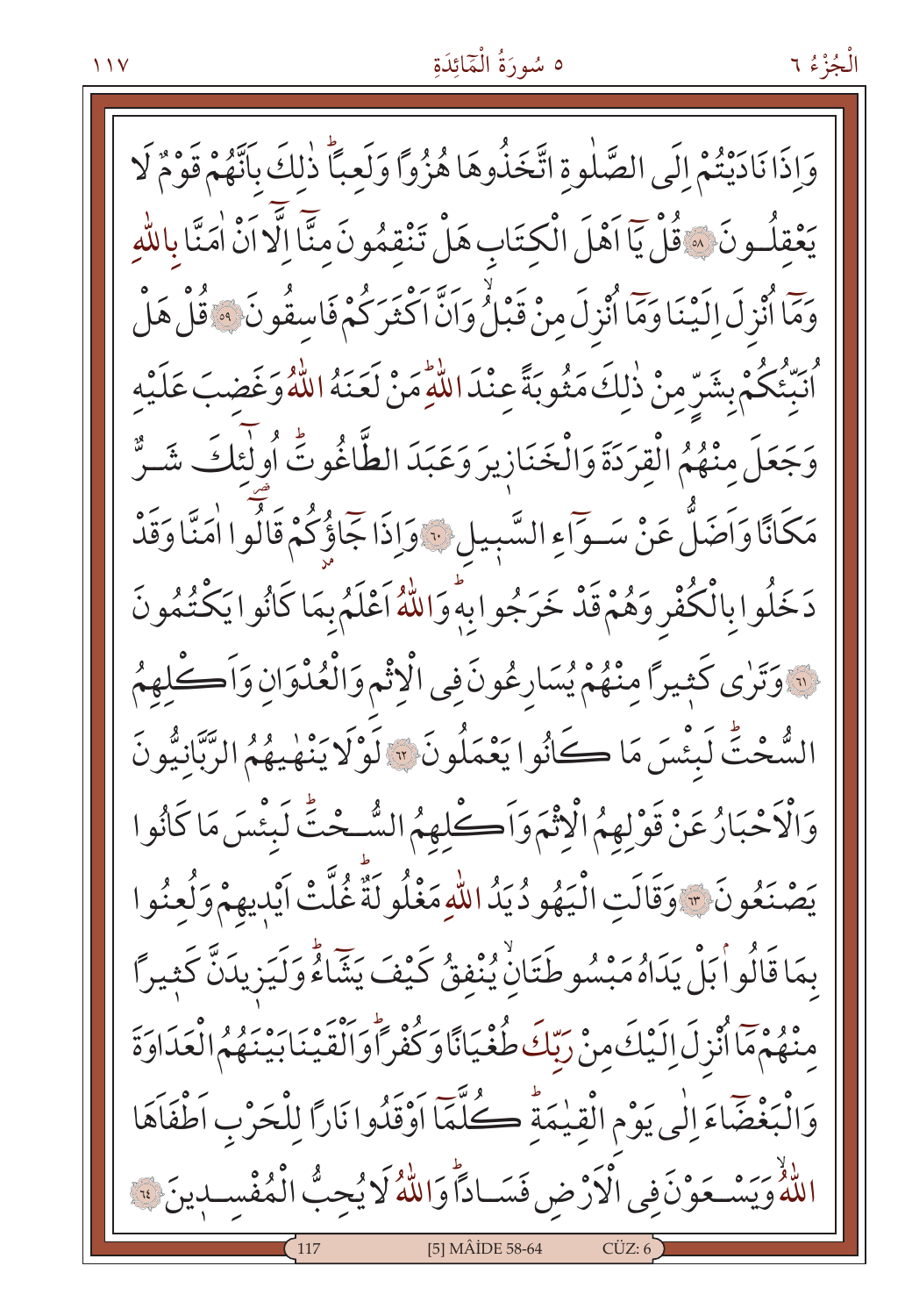### الْجُزْءُ ٦

# ه سُورَةُ الْمَائِدَةِ

وَلَوْ اَنَّ اَهْلَ الْكِتَابِ اٰمَنُوا وَاتَّقَوْا لَكَفَّرْنَا عَنْهُمْ سَيِّئَاتِهِمْ وَلَاَدْخَلْنَاهُمْ جَنَّاتِ النَّعِيمِ ﴾ وَلَوْ أَنَّهُمْ أَقَامُوا التَّوْرٰيةَ وَالْإِنْجِيلَ وَمَا أُنْزِلَ إِلَيْهِمْ مِنْ رَبِّهِمْ لَاَكْلُوا مِنْ فَوْقِهِمْ وَمِنْ تَحْتِ أَرْجُلِهِمْ مِنْهُمْ أُمَّةٌ مُقْتَصِدَةٌ وَكَثِيرٌ مِنْهُمْ سَّاءَ مَا يَعْمَلُونَ ۞ يَآ اَيُّهَا الرَّسُولُ بَلِّغْ مَآ اُنْزِلَ اِلَيْكَ مِنْ رَبَّكَ وَإِنْ لَمْ تَفْعَلْ فَمَا بَلَّغْتَ رِسَالَتَهُ وَاللَّهُ يَعْصِمُكَ مِنَ النَّاسِّ اِنَّ اللّٰهَ لَا يَهْدِى الْقَوْمَ الْكَافِرِينَ ۞ قُلْ يَا اَهْلَ الْكِتَابِ لَسْتُمْ عَلَى شَيْءٍ حَتَّى تُقِيمُوا التَّوْرٰيةَ وَالْإِنْجِيلَ وَمَا ٱُنْزِلَ اِلَيْكُمْ مِنْ رَبِّكُمُّ وَلَيَزِيدَنَّ كَثِيرًا مِنْهُمْ مَّـا ٱُنْزِلَ إِلَيْكَ مِنْ رَبِّكَ طُغْيَانًا وَكُفْرًا فَلَا تَـاْسَ عَلَـى الْقَوْم الْكَافِرِينَ ۞ إنَّ الَّذِينَ اٰمَنُوا وَالَّذِينَ هَـادُوا وَالصَّابِؤُنَّ وَالنَّصَارٰى مَـنْ اٰمَنَ بِـاللّٰهِ وَالْيَوْمِ الْأَخِرِ وَعَمِـلَ صَالِحًا فَلَا خَـوْفٌ عَلَيْهِمْ وَلَا هُـمْ يَحْزَنُونَ ۞ لَقَـدْ اَخَذْنَا مِيثَاقَ بَنِّي إِسْرَائِيلَ وَأَرْسَـلْنَآ إِلَيْهِمْ رُسُلاً كُلَّمَا جَاءَهُمْ رَسُولٌ بِمَـا لَا تَهْوَى اَنْفُسُـهُمْْ فَرِيقاً كَذَّبُـوا وَفَرِيقاً يَقْتُلُونَ ۞ [5] MÂİDE 65-70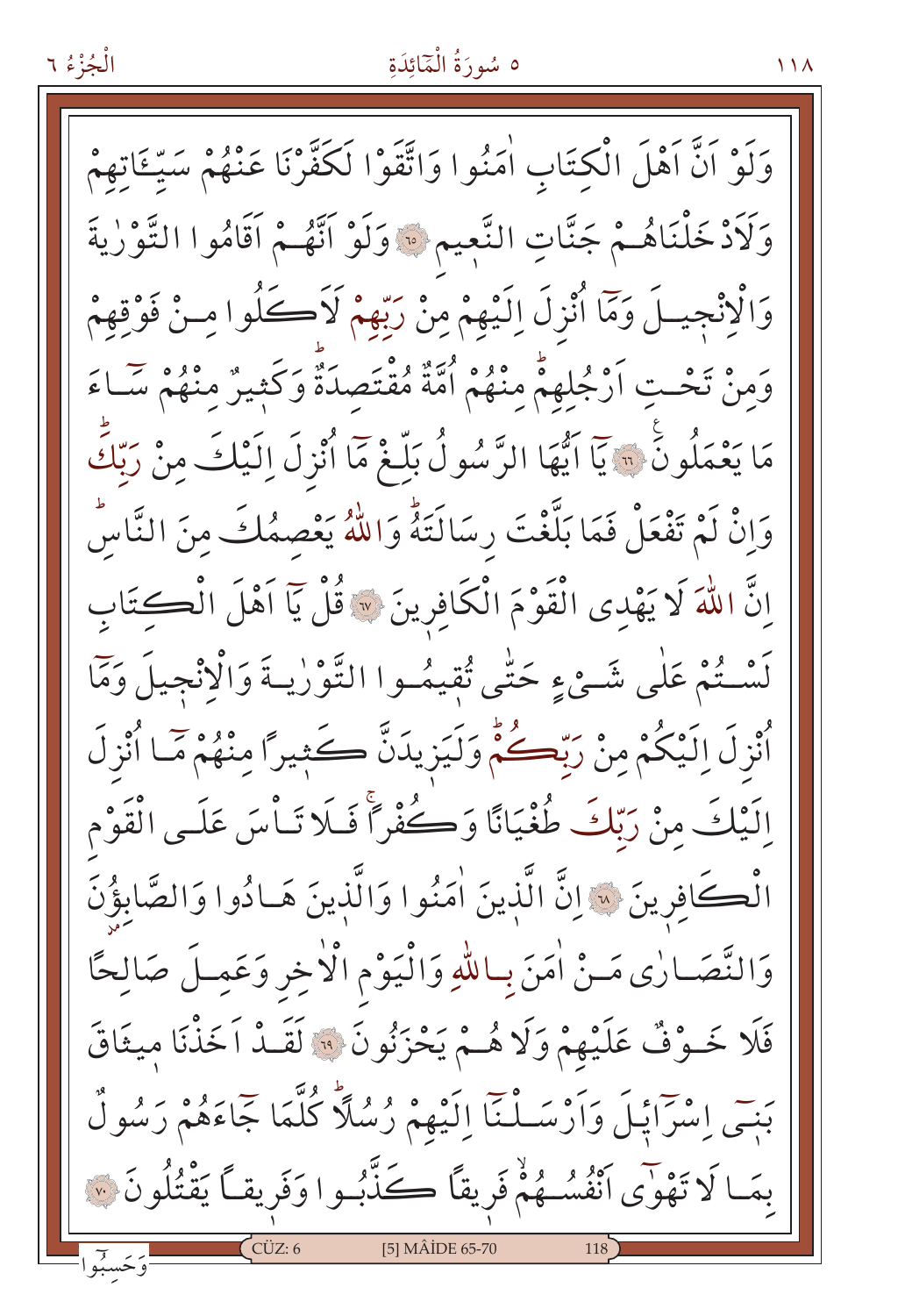وَحَسِبُوا اَلَّا تَكُونَ فَتْنَةٌ فَعَمُوا وَصَمُّوا ثُمَّ تَابَ اللَّهُ عَلَيْهِمْ ثُمَّ عَمُوا وَصَمُّوا كَثِيـرٌ مِنْهُـمٌ وَاللَّهُ بَصِيرٌ بِمَا يَعْمَلُونَ ۞ لَقَدْ كَفَـرَ الَّذِينَ قَالُـوا إِنَّ اللَّهَ هُوَ انْمَسـيحُ ابْـنُ مَرْيَمٌ وَقَالَ انْمَسـيحُ يَا بَنِـي إِسْـرَايْـلَ اعْبُدُوا اللَّهَ رَبِّي وَرَبَّكُمْ إِنَّهُ مَنْ يُشْرِكْ بِاللَّهِ فَقَدْ حَـرَّمَ اللَّهُ عَلَيْـه الْجَنَّةَ وَمَأْوٰيـهُ النَّارُّ وَمَـا للظَّالمينَ مِنْ اَنْصَارِ ۞ لَقَدْ كَفَرَ الَّذِينَ قَالُـوا اِنَّ اللَّهَ ثَالثُ ثَلْثَـةً وَمَـا مِنْ إِلٰهِ إِلَّا إِلَٰهٌ وَاحِدٌّ وَإِنْ لَـمْ يَنْتَهُوا عَمَّا يَقُولُونَ لَيَمَسَّنَّ الَّذِينَ كَفَـرُوا مِنْهُمْ عَـذَابٌ اَلِيمٌ \* آَفَلَا يَتُوبُونَ إِلَـى اللّهِ وَيَسْـتَغْفِرُونَهُ وَاللّهُ غَفُورٌ رَجِيمٌ ﴾ مَا الْمَسِيحُ ابْـنُ مَرْيَـمَ اِلَّا رَسُـولٌ قَـدْ خَلَتْ مِنْ قَبْلِهِ الرُّسُلُ وَأُمُّهُ صِدِّيقَةٌ كَانَا يَأْكُلانِ الطَّعَامُّ ٱنْظُرْ كَيْفَ نُبَيِّنُ لَهُمُ الْأَيَاتِ ثُـمَّ انْظُرْ اَنِّي يُؤْفَكُونَ ۞ قُلْ اَتَعْبُدُونَ مِنْ دُونِ اللَّهِ مَا لَا يَمْلِكُ لَكُمْ ضَرًّا وَلَا نَفْعًا وَاللَّهُ هُوَ السَّمِيعُ الْعَلِيمُ ۞ [5] MÂİDE 71-76